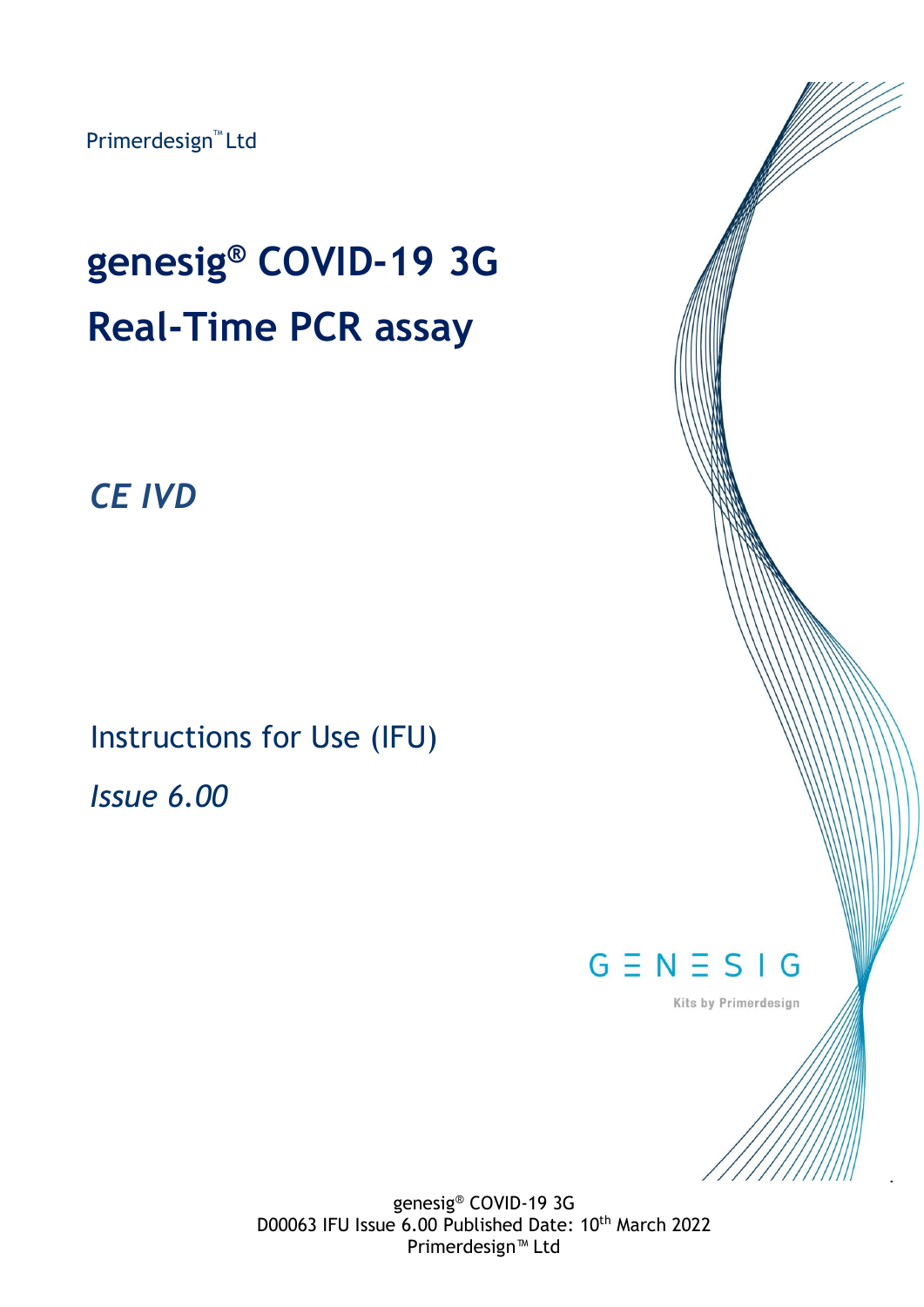# **genesig® COVID-19 3G**

# **Real-Time PCR Assay**

*In vitro* Real-Time PCR diagnostic test for COVID-19

## **Validated For Use with:**

| <b>Sample Types</b>                      | <b>Extraction Platforms</b>                                                                                            | <b>PCR Platform</b>                                                                                                                                                              |
|------------------------------------------|------------------------------------------------------------------------------------------------------------------------|----------------------------------------------------------------------------------------------------------------------------------------------------------------------------------|
| Combined<br>Nasal/Oropharyngeal<br>swabs | <b>CE IVD Extraction System,</b><br>suitable for the directed sample<br>types<br>exsig <sup>®</sup> Mag extraction kit | Applied Biosystem <sup>®</sup> 7500<br>(Thermofisher)<br>CFX Opus (Bio-Rad)<br>Lightcycler 480 II (Roche)<br>genesig <sup>®</sup> $q32$<br>(Primerdesign <sup>™</sup> , Novacyt) |



96 tests







**EMERGO EUROPE** Prinsessegracht 20 2514 AP The Haque The Netherlands

**REF** 

D00063



Primerdesign™ Ltd, School Lane, Chandler's Ford, UK, SO53 4DG Freephone: +44 (0) 800 0156 494

> genesig® COVID-19 3G D00063 IFU Issue 6.00 Published Date: 10<sup>th</sup> March 2022 Primerdesign™ Ltd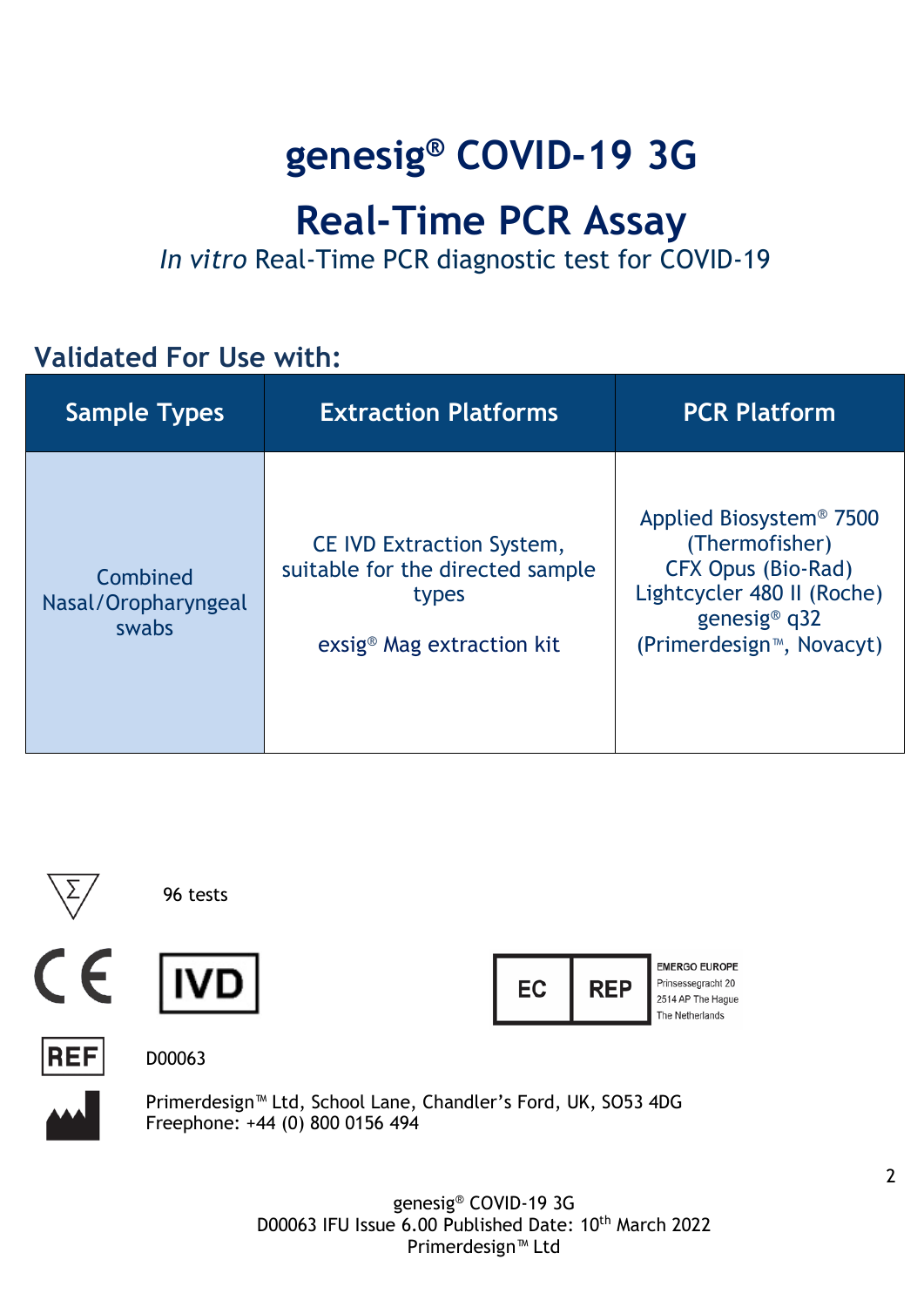## Contents

| 1              |  |
|----------------|--|
| $\overline{2}$ |  |
| 3              |  |
| $\overline{4}$ |  |
| 5              |  |
| 6              |  |
| $\tau$         |  |
| 7.1            |  |
| 7.2            |  |
| 7.3            |  |
| 8              |  |
| 9              |  |
| 9.1            |  |
| 9.2            |  |
| 9.3            |  |
| 9.4            |  |
| 10             |  |
| 10.1           |  |
| 10.2           |  |
| 10.3           |  |
| 10.4           |  |
| 10.5           |  |
|                |  |
| 11             |  |
| 12             |  |
| 12.1           |  |
| 12.2           |  |
| 12.3           |  |
| 13             |  |
| 13.1           |  |
| 13.2           |  |
| 14             |  |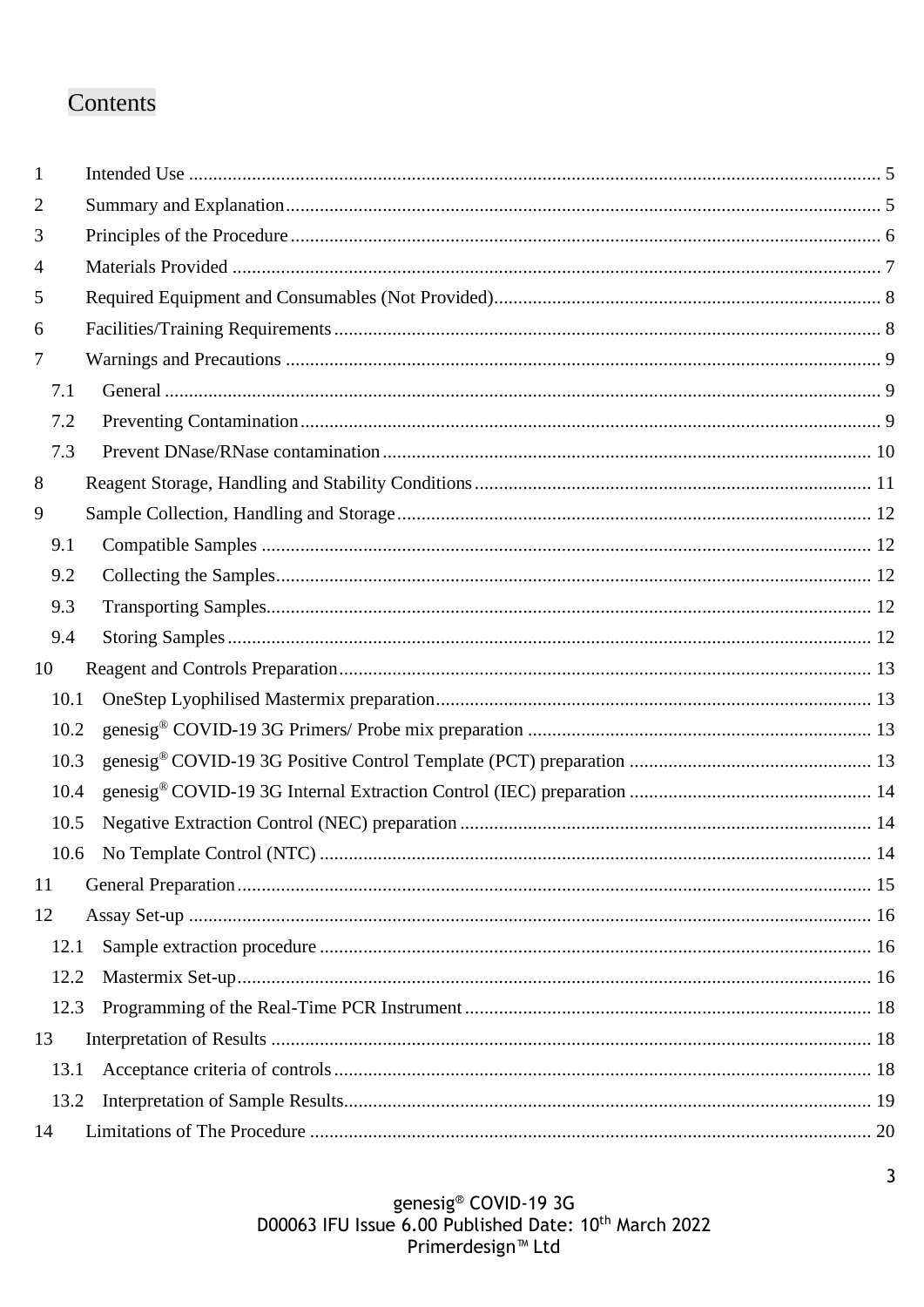| 15  |        |  |
|-----|--------|--|
|     | 15.1   |  |
|     |        |  |
|     | 15.1.2 |  |
|     |        |  |
|     |        |  |
|     | 15.3.1 |  |
|     | 15.3.2 |  |
|     |        |  |
|     |        |  |
| 16. |        |  |
| 17. |        |  |
| 18. |        |  |
| 19. |        |  |
| 20. |        |  |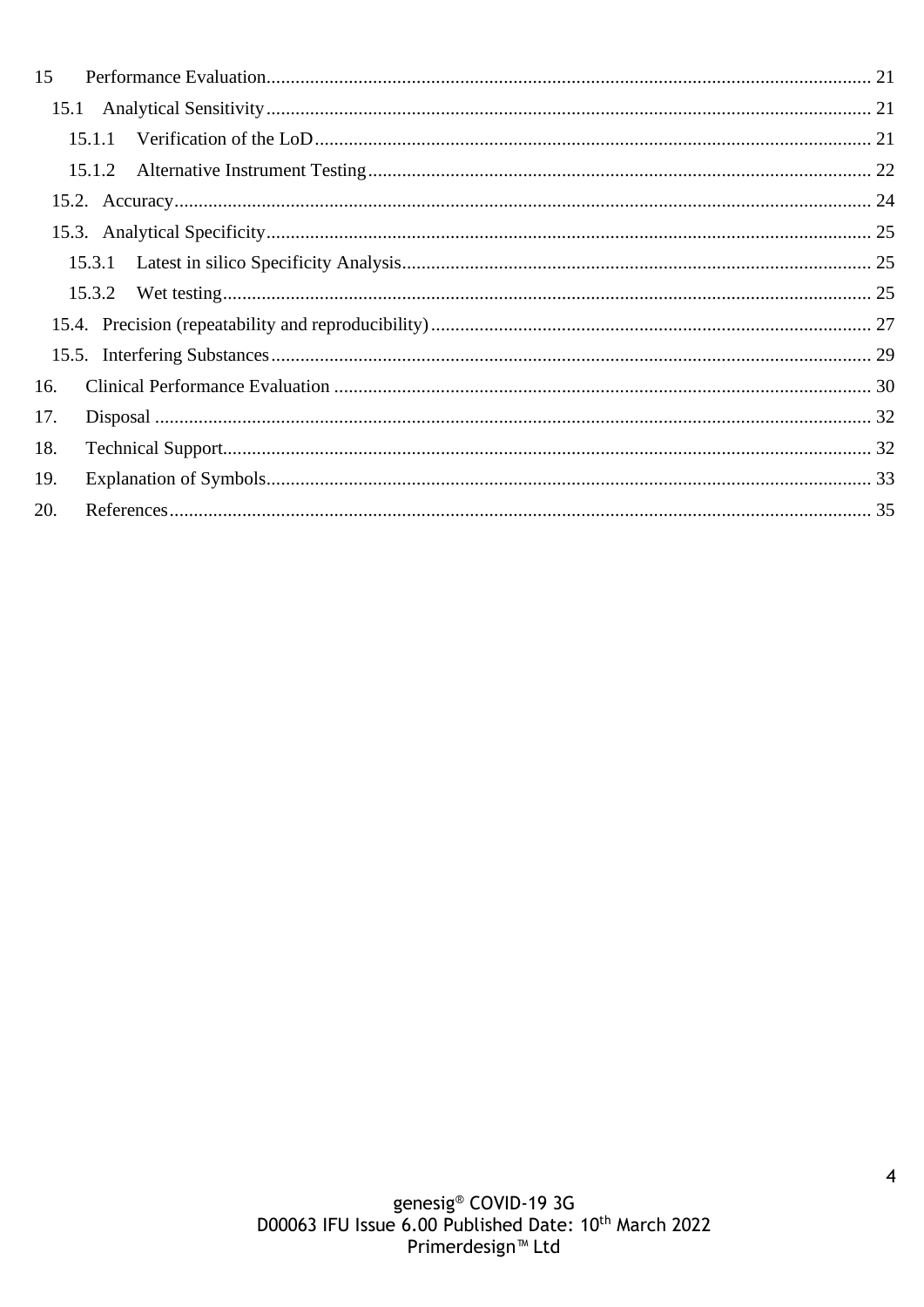## <span id="page-4-0"></span>1 Intended Use

The genesig® COVID-19 3G Real-Time PCR is a CE marked, *in vitro* diagnostic real-time reverse transcriptase PCR (RT-PCR) assay intended for the qualitative detection of nucleic acid from SARS-CoV-2 in combined nasal/oropharyngeal swabs. The assay provides rapid screening of individuals suspected of SARS-CoV-2 infection and aids the diagnosis of suspected COVID-19 disease in patients.

The genesig® COVID-19 3G Real-Time PCR (CE IVD) assay is intended for use by qualified and trained clinical laboratory personnel specifically instructed and trained in the techniques of real-time PCR and *in vitro* diagnostic procedures.

## <span id="page-4-1"></span>2 Summary and Explanation

The COVID-19 pandemic is caused by a coronavirus named SARS-CoV-2. The first human cases were identified in Wuhan, China and had reported onset of symptoms around 1 December 2019 (1). By 11<sup>th</sup> March 2020, cases positive for SARS-CoV-2 had been recognised in 110 countries and the WHO declared COVID-19 a pandemic due to the sustained risk of further spread (2). The virus transmission occurs largely from infected droplets produced by a carrier through coughing, sneezing, and breathing in close proximity of another person, although surface transmission has also been suspected in certain cases as the virus is known to survive on inanimate objects for a few days. By the 30th March 2021, SARS-CoV-2 had infected 128 million and claimed 2.79 million lives, 81% of whom were above 65 years of age (3). As with most viruses the SARS-CoV-2 also mutates, and the changes in the genomic code have resulted in the emergence of the virus variants. These variants are suspected to have altered the transmissibility rate, impact on the body's immune response and, possibly have effects on vaccine efficacy (4). Timely and accurate diagnostics are thus crucial for clinical treatment of patients, public health decision-making and contact tracing, infection control practices and personal protective equipment (PPE) use, and avoid overwhelming our health-care system.

Recent prevalence of mutations with potential biological significance within the Spike protein of SARS-CoV-2 have raised concern over the most effective targets in COVID-19 for Real-Time PCR based diagnostic methods (5-7), suggesting the need to test for more than one target at a time. The genesig® COVID-19 3G assay has been developed to target three genes to ensure the accuracy of the genesig® assay.

The genesig® COVID-19 3G assay is a molecular *in vitro* diagnostic test for the detection of the SARS-CoV-2 ribonucleic Acid (RNA) in combined nasal/oropharyngeal swabs. The viral RNA is released from the sample during incubation with a viral inactivation/ lysis agent. Following the RNA sample extraction process, an aliquot of the resulting sample is tested using well-established nucleic acid amplification technology with the genesig®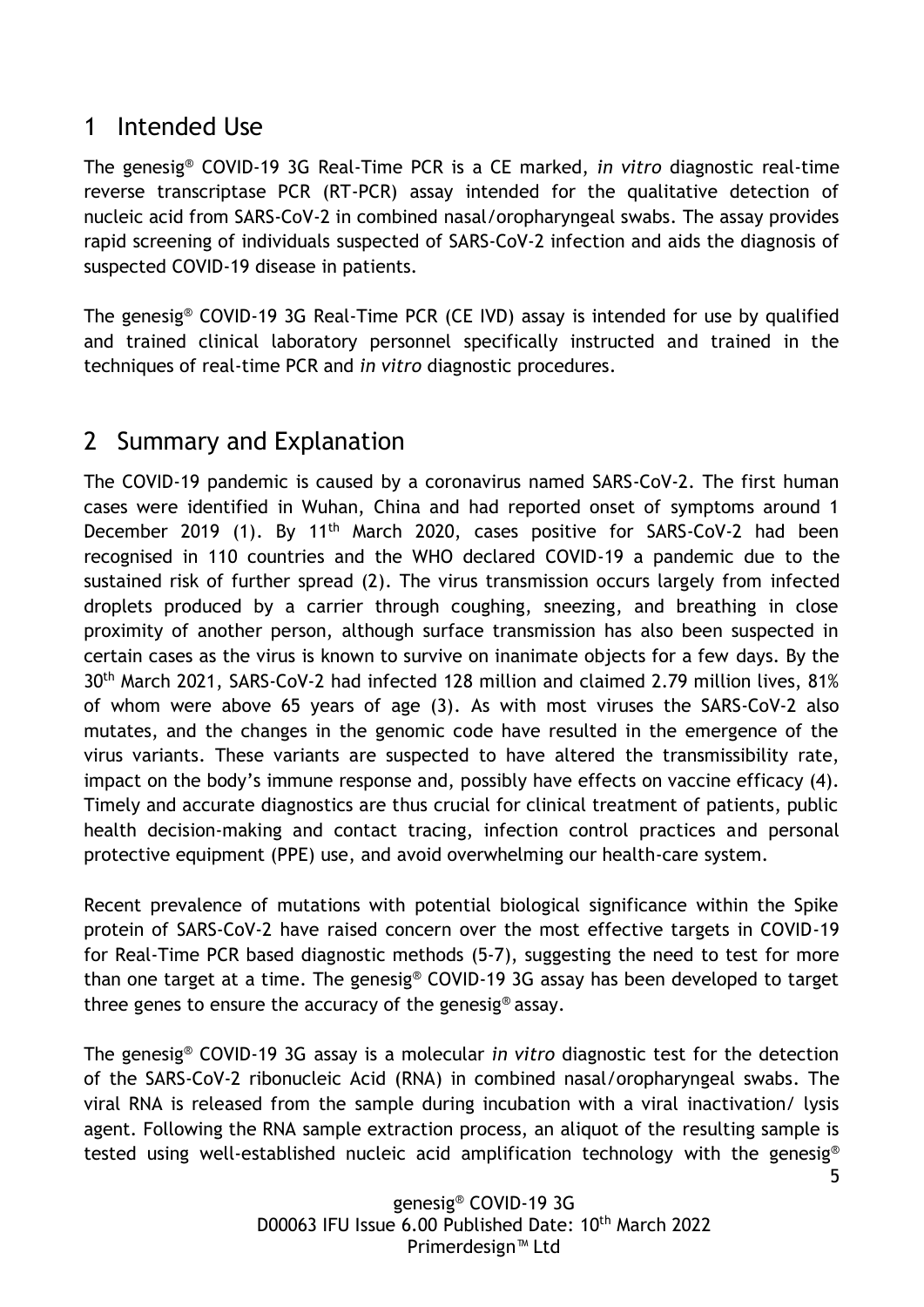COVID-19 3G assay. The supplied primers/probes are designed for the specific detection of SARS-CoV-2 RNA, including ORF1ab, the M gene and S gene.

## <span id="page-5-0"></span>3 Principles of the Procedure

RNA is isolated and purified from combined nasal/oropharyngeal swabs using a CE IVD nucleic acid extraction system. Using PCR technology, the RNA is reverse transcribed to cDNA and subsequently amplified using forward and reverse primers. A fluorescent labelled probe is used to detect the amplicon. The probe system is based on the standard hydrolysis probe system known as TaqMan® Technology and the probes are labelled with fluorescent reporter and quencher dyes.

During PCR cycling, the probe anneals to a specific target sequence located between the forward and reverse primers. The probe is cleaved by the 5' nuclease activity of the Taq polymerase during the extension phase of the PCR cycle, causing the reporter dye to separate from the quencher dye, generating a fluorescent signal. With each PCR cycle, additional reporter dye molecules are released from the probe, increasing the fluorescence intensity. Fluorescence intensity is recorded at each cycle of the PCR by the Real-Time PCR machine.

The genesig® COVID-19 3G assay includes primers/probe mix, which contains the SARS-CoV-2 specific probes labelled with the FAM, ROX and Cy5 fluorophores. The primers/probe mix also includes primers/probe to amplify and detect the RNA internal extraction control (IEC) template in the genesig® COVID-19 3G kit. The IEC specific probe is labelled with the HEX/VIC fluorophore. The genesig® COVID-19 3G RNA IEC template is not related to the SARS-CoV-2 viral sequence.

The genesig® COVID-19 3G assay channel allocations are described in the table below.

| <b>Reagent Label</b>                                    | <b>FAM</b>    | HEX/VIC                                 | <b>ROX</b>    | Cv5           |
|---------------------------------------------------------|---------------|-----------------------------------------|---------------|---------------|
| genesig <sup>®</sup> COVID-19<br>3G primer/probe<br>mix | ORF1ab region | Internal<br>Extraction<br>Control (IEC) | M gene region | S gene region |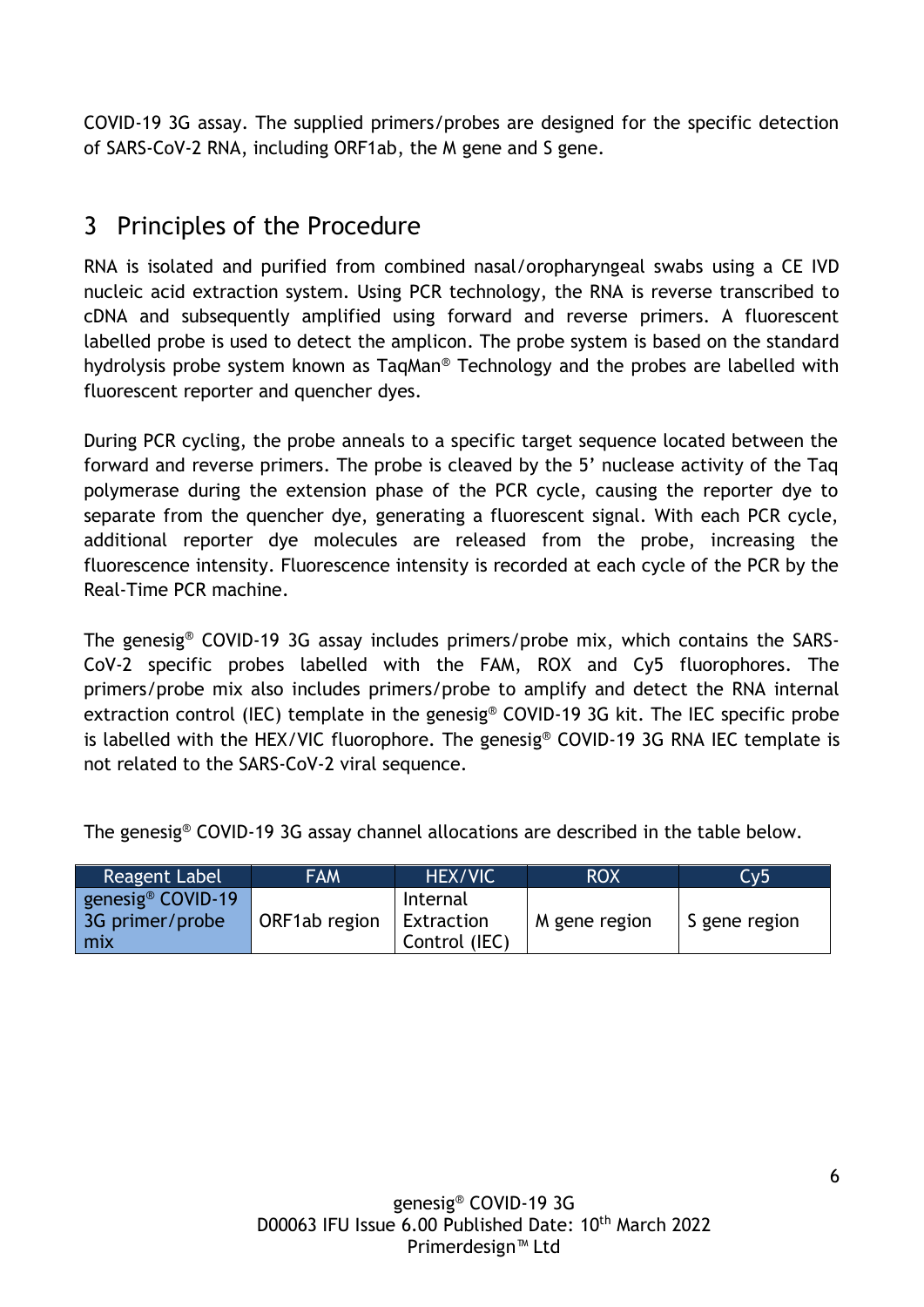## <span id="page-6-0"></span>4 Materials Provided

The genesig**®** COVID-19 3G assay contains:

| Reagent Label                                                                                   | Number of<br><b>Vials</b><br>per<br>pack | <b>Lid Colour</b>                                         | Volume<br>$(µl$ per<br>vial) | Resuspended<br>with                        |
|-------------------------------------------------------------------------------------------------|------------------------------------------|-----------------------------------------------------------|------------------------------|--------------------------------------------|
| genesig® COVID-19 3G<br>Primer/Probe mix<br>(including Internal<br><b>Extraction Control)</b> * | $\overline{2}$                           | Amber, vial stored in a<br>sealed silver foil pouch       | $110$ µl                     | Template<br>Preparation<br><b>Buffer</b>   |
| <b>OneStep Lyophilised</b><br>Mastermix*                                                        | $\overline{2}$                           | Gold cap, vial stored in<br>a sealed silver foil<br>pouch | 525 µl                       | Mastermix<br>Resuspension<br><b>Buffer</b> |
| genesig <sup>®</sup> COVID-19 3G<br><b>Internal Extraction</b><br>Control (IEC)*                | $\overline{2}$                           | Blue, vial stored in a<br>sealed blue foil pouch          | 1000 µl                      | Template<br>Preparation<br><b>Buffer</b>   |
| genesig® COVID-19 3G<br><b>Positive Control</b><br>Template*                                    |                                          | Red, vial stored in a<br>sealed red foil pouch            | 800 µl                       | Template<br>Preparation<br><b>Buffer</b>   |
| <b>Mastermix</b><br><b>Resuspension Buffer</b>                                                  | $\overline{2}$                           | Blue, vial stored in a<br>loose box                       | 750 µl                       | <b>NA</b>                                  |
| <b>Template Preparation</b><br><b>Buffer</b>                                                    | 3                                        | Yellow, vial stored in a<br>loose box                     | 1500 µl                      |                                            |
| <b>DNase/RNase Free</b><br>Water                                                                |                                          | White, vial stored in a<br>loose box                      | 1500 µl                      |                                            |

\* Provided lyophilised. They should be resuspended in the buffer and volume provided in the table.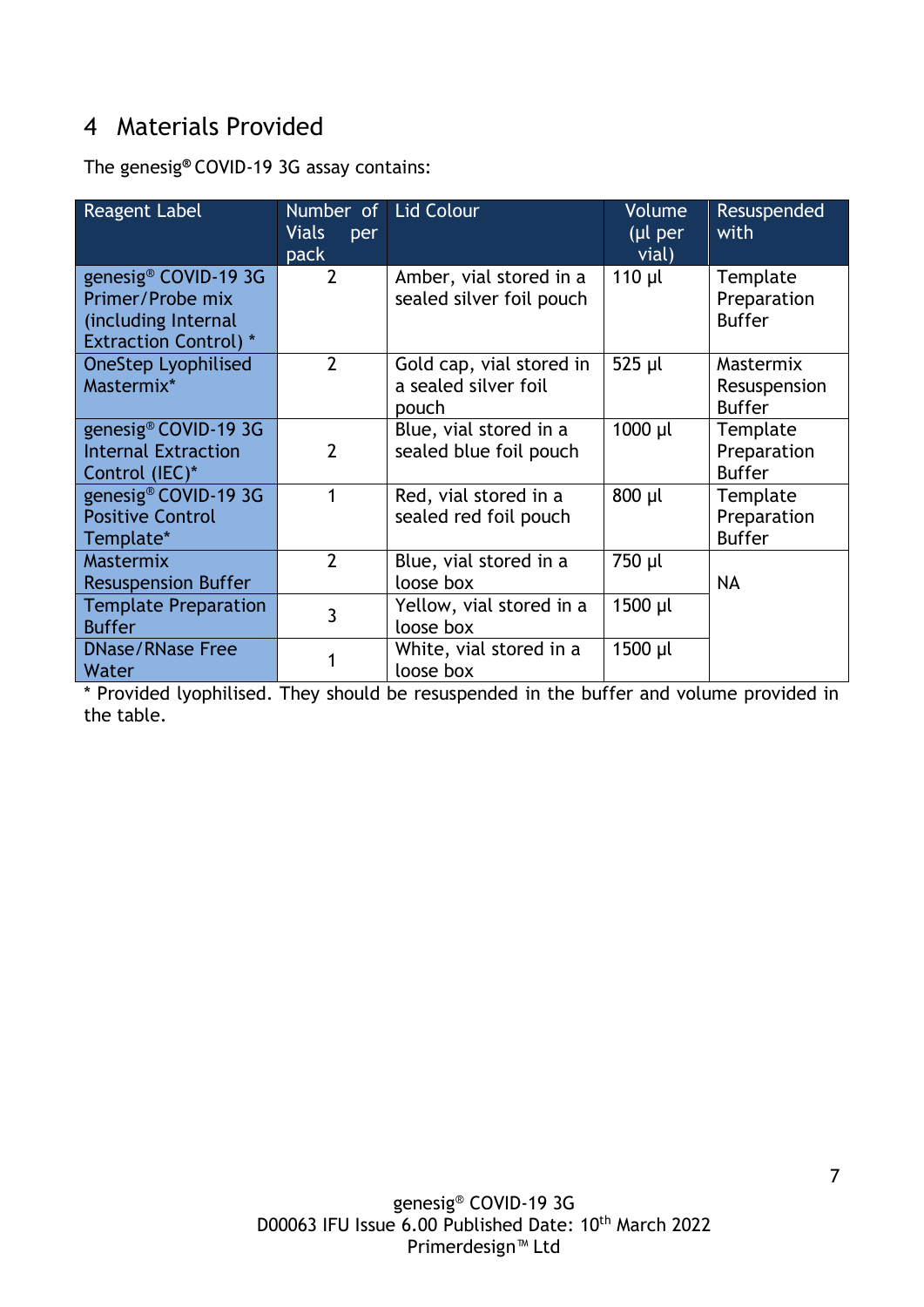## <span id="page-7-0"></span>5 Required Equipment and Consumables (Not Provided)

- PCR hood
- Vortex mixer
- Microcentrifuge
- Adjustable micropipettes (2 or 10  $\mu$ l, 200  $\mu$ l and 1000  $\mu$ l)
- Aerosol barrier pipette tips with filters
- Disposable gloves
- 10% bleach (1:10 dilution of commercial 5.25-6.0% hypochlorite bleach)
- RNase/DNase remover
- PCR reaction plates compatible with the Real-Time PCR instrument to be used)
- Plate seal (compatible with the PCR plate to be used)

## <span id="page-7-1"></span>6 Facilities/Training Requirements

Testing for the presence of SARS-CoV-2 RNA should be performed in an appropriately equipped laboratory by staff trained to the relevant technical and safety procedures:

- Refer to the UK Government guidance on handling and processing potential COVID-19 samples in laboratories: [www.gov.uk/government/publications/wuhan-novel](http://www.gov.uk/government/publications/wuhan-novel-coronavirus-guidance-for-clinical-diagnostic-laboratories/wuhan-novel-coronavirus-handling-and-processing-of-laboratory-specimens)[coronavirus-guidance-for-clinical-diagnostic-laboratories/wuhan-novel-coronavirus](http://www.gov.uk/government/publications/wuhan-novel-coronavirus-guidance-for-clinical-diagnostic-laboratories/wuhan-novel-coronavirus-handling-and-processing-of-laboratory-specimens)[handling-and-processing-of-laboratory-specimens](http://www.gov.uk/government/publications/wuhan-novel-coronavirus-guidance-for-clinical-diagnostic-laboratories/wuhan-novel-coronavirus-handling-and-processing-of-laboratory-specimens)
- Refer to the World Health Organization Laboratory biosafety guidance related to coronavirus disease (COVID-19): Interim guidance, 28th January 2021: <https://www.who.int/publications/i/item/WHO-WPE-GIH-2021.1>
- Interim Laboratory Biosafety Guidelines for Handling and Processing Specimens Associated with SARS-CoV-2: [https://www.cdc.gov/coronavirus/2019-nCoV/lab](https://www.cdc.gov/coronavirus/2019-nCoV/lab-biosafety-guidelines.html)[biosafety-guidelines.html](https://www.cdc.gov/coronavirus/2019-nCoV/lab-biosafety-guidelines.html)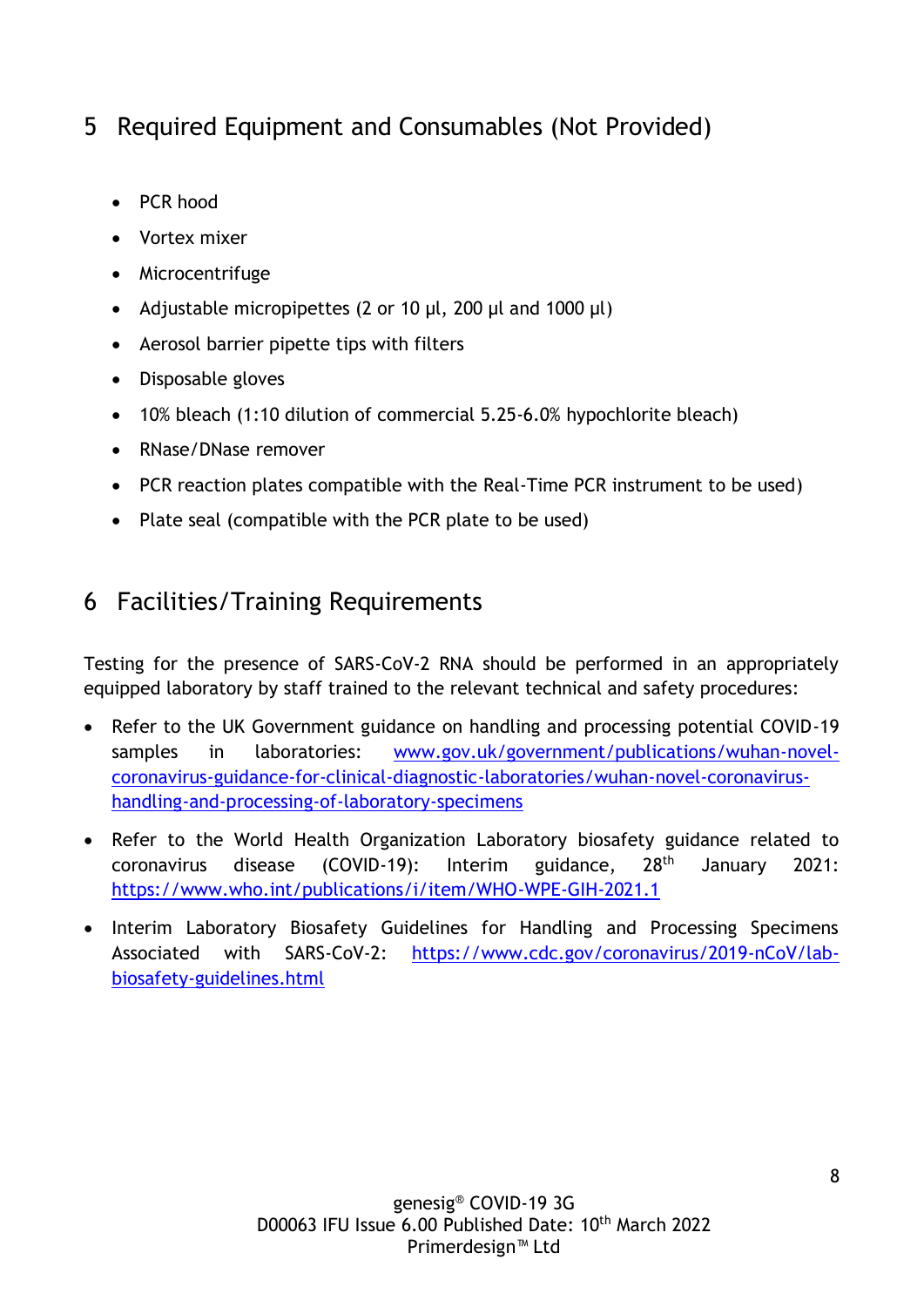## <span id="page-8-0"></span>7 Warnings and Precautions

#### <span id="page-8-1"></span>**7.1 General**

- Handle all samples as infectious material using safe laboratory procedures. Sample processing should be performed in accordance with national biological safety regulations.
- Perform all manipulations of potential live virus samples within a class II (or higher) microbiological safety cabinet (refer to the guidance detailed in **Section 6**).
- Follow necessary precautions when handling samples. Use personal protective equipment (PPE) consistent with current guidelines for the handling of potentially infectious samples.
- Use personal protective equipment such as (but not limited to) gloves, eye protection and lab coats when handling kit reagents while performing this assay and handling materials, including samples, reagents, pipettes and other equipment and reagents.
- Please consult the safety data sheet (SDS) before using this kit, which is available on request.
- The genesig<sup>®</sup> COVID-19 3G assay Template Preparation Buffer contains Ethylene Glycol Tetraacetic Acid (EGTA). This component should be handled according to the Safety Datasheet. In the event of damage to protective packaging, contact Primerdesign™ for instructions.

#### <span id="page-8-2"></span>**7.2 Preventing Contamination**

- Amplification technologies such as PCR are sensitive to accidental introduction of PCR product from previous amplification reactions. Incorrect results could occur if either the clinical sample or the real-time reagents used in the amplification step become contaminated by accidental introduction of amplification product (amplicon).
- The genesig<sup>®</sup> COVID-19 3G Positive Control is provided in a sealed foil envelope and contains a high copy number of synthetic DNA templates. It should be opened and processed away from test samples and kit components to avoid cross-contamination.
- Maintain separate areas for handling of sample preparation, pre-PCR assay set-up, and post-PCR amplified nucleic acids.
- Maintain separated, dedicated equipment (e.g., pipettes, microcentrifuge) and supplies (e.g. sample tubes, pipette tips) for handling sample preparation, pre-PCR assay set-up, and post-PCR amplified nucleic acids.
- Wear a clean lab coat and disposable gloves when setting up assays.
- Change gloves regularly and whenever contamination is suspected.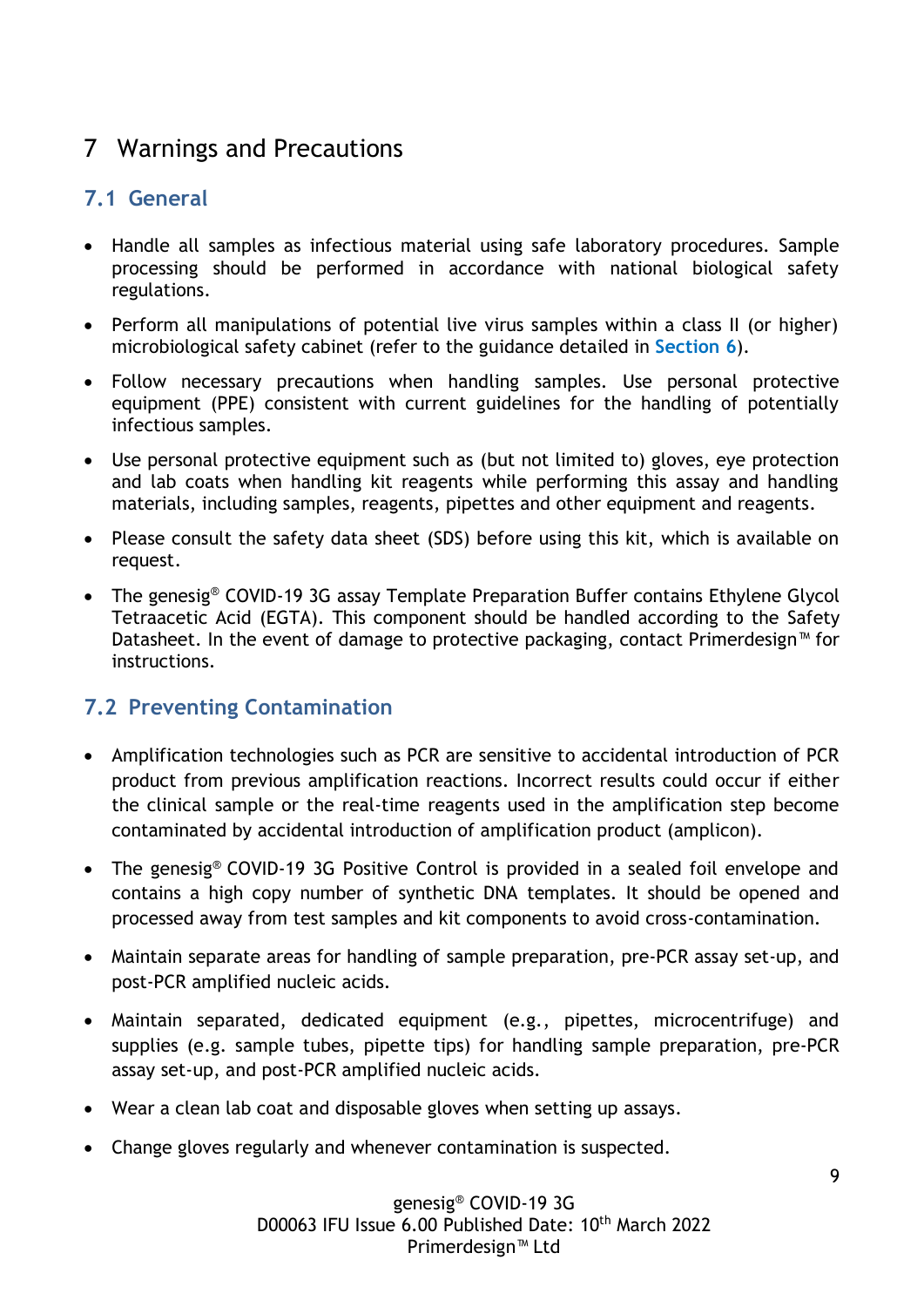- Keep reagent and reaction tubes capped or covered as much as possible.
- Change aerosol barrier pipette tips between all manual liquid transfers.
- During the preparation of samples, compliance with good laboratory techniques is essential to minimise the risk of cross-contamination between samples and the inadvertent introduction of nucleases into samples during and after the extraction procedure. A good aseptic technique should always be used when working with nucleic acids.
- **DO NOT** substitute or mix reagent from a different kit from other manufacturers. Use the appropriate buffers (provided with the kit) as instructed in the table in **Section 4.**
- Work surfaces, pipettes and centrifuges should be cleaned and decontaminated with cleaning products (e.g., 10% bleach and DNA/RNA remover) pre- and post-PCR set-up to minimise the risk of nucleic acid contamination.
- RNA samples should be maintained on a cold block or on ice during preparation to ensure sample stability.
- Handle post-amplification PCR plates/tubes with care to ensure that the seal is not broken.
- Dispose of unused kit reagents and human biological samples according to national regulations (refer to guidance detailed in **Section 6**).

#### <span id="page-9-0"></span>**7.3 Prevent DNase/RNase contamination**

- Use DNase/RNase free disposable plasticware and pipettes reserved for DNA/RNA work to prevent cross-contamination with DNases/RNases from shared equipment.
- Use DNase/RNase free filter tips throughout the procedure to prevent aerosol and liquid contamination.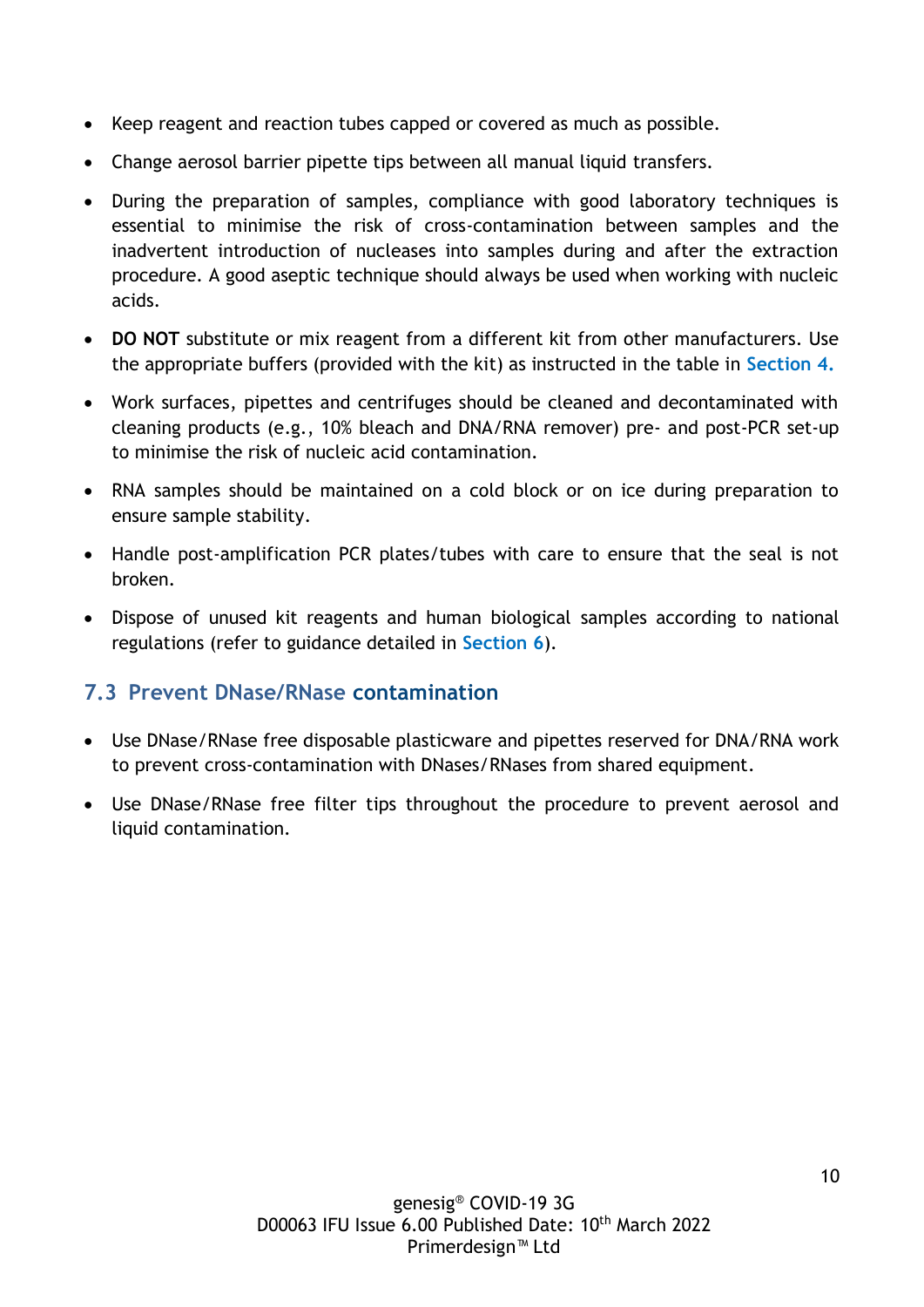## <span id="page-10-0"></span>8 Reagent Storage, Handling and Stability Conditions

- The genesig**®** COVID-19 3G assay is shipped at ambient temperatures but must be stored at -20°C upon arrival.
- The genesig**®** COVID-19 3G assay should be stored in the original packaging and is stable for up 18 months once stored at –20 °C.
- Always check the expiration date prior to use. The kit should not be used past the "use by" date as indicated on the pack label and individual tube labels. Once the "use by" date has been reached, the kit components should be discarded following the disposal instructions in **Section 6**.
- If the kit's protective packaging is damaged upon receipt, please contact Primerdesign™ for instructions.
- All resuspended reagents are stable for one month when stored at –20 °C.
- Repeated thawing and freezing should be kept to a minimum and should not exceed five freeze/thaw cycles. Once resuspended, components may be aliquoted into smaller volumes, if required.
- When in use, the kit components should be returned to the freezer promptly after use to minimise the time at room temperature.
- Primers/probe mix, the enzyme Mastermix, Positive Control Template and RNA IEC are all delivered lyophilised and must be resuspended in the appropriate supplied buffer to the correct volume as detailed in the table in **Section 4.**
- It is important to protect the fluorogenic primers/probe mix from light as this reagent is photosensitive.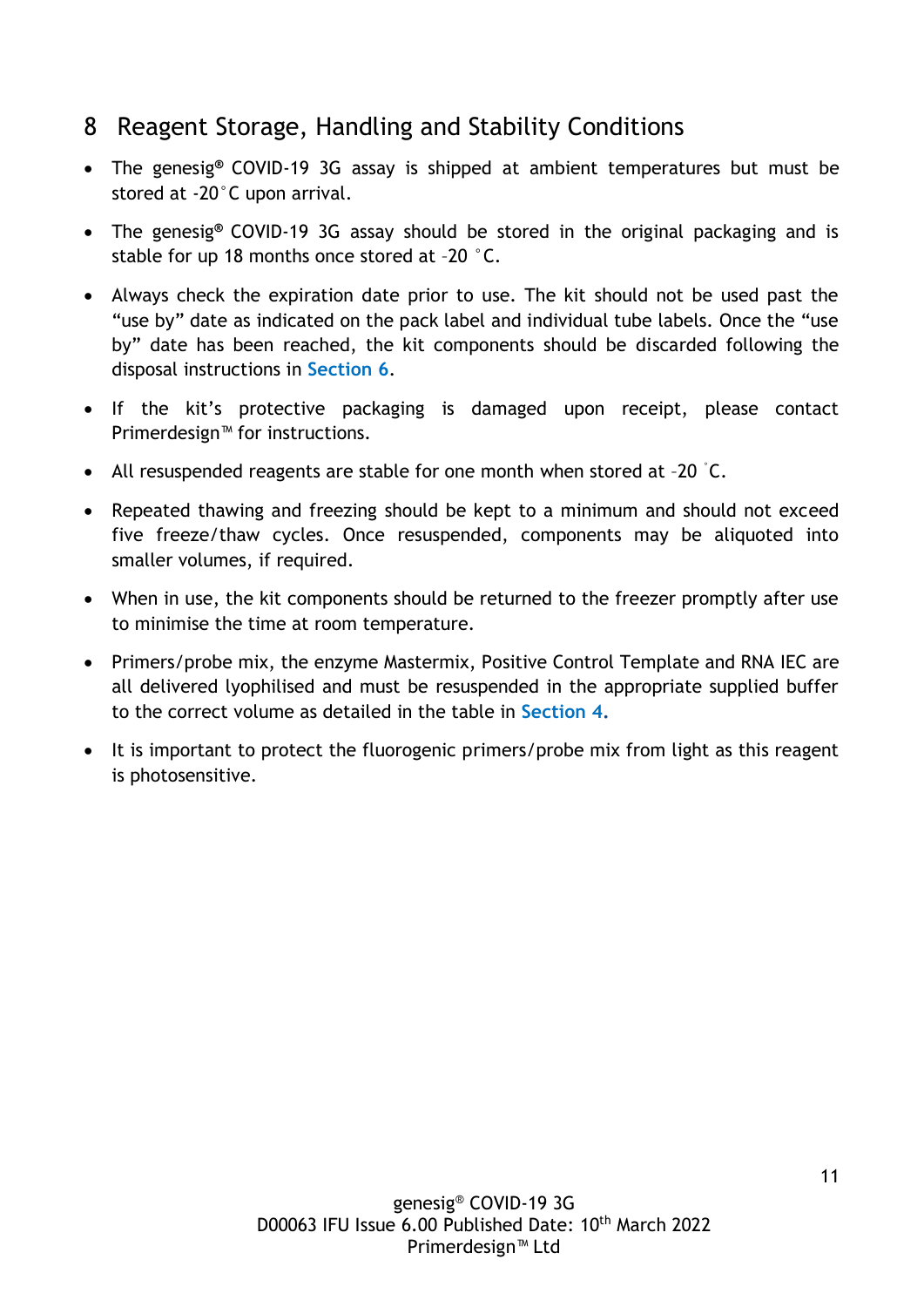## <span id="page-11-0"></span>9 Sample Collection, Handling and Storage

#### <span id="page-11-1"></span>**9.1 Compatible Samples**

The assay has been designed to be used with the extraction systems using samples obtained from combined nasal/oropharyngeal swabs.

#### <span id="page-11-2"></span>**9.2 Collecting the Samples**

Swab samples should be collected using swabs with a synthetic tip, such as nylon or Dracon® and with an aluminium or plastic shaft. Calcium alginate swabs are unacceptable and cotton swabs with wooden shafts are not recommended. Place swabs immediately into sterile tubes containing 2-3 ml of viral transport medium.

Inadequate or inappropriate sample collection, storage and transport are likely to yield false test results, for more information, refer to **Section 6**.

#### <span id="page-11-3"></span>**9.3 Transporting Samples**

Samples must be packaged, shipped and transported according to the current edition of the International Air Transport Association (IATA) Dangerous Goods Regulation. Follow shipping regulations for UN 3373 Biological Substance, Category B when sending potential SARS-CoV-2 samples.

#### <span id="page-11-4"></span>**9.4 Storing Samples**

- Extracted nucleic acid should be stored at –70 °C or lower.
- Refer to **Section 6** weblinks for guidance.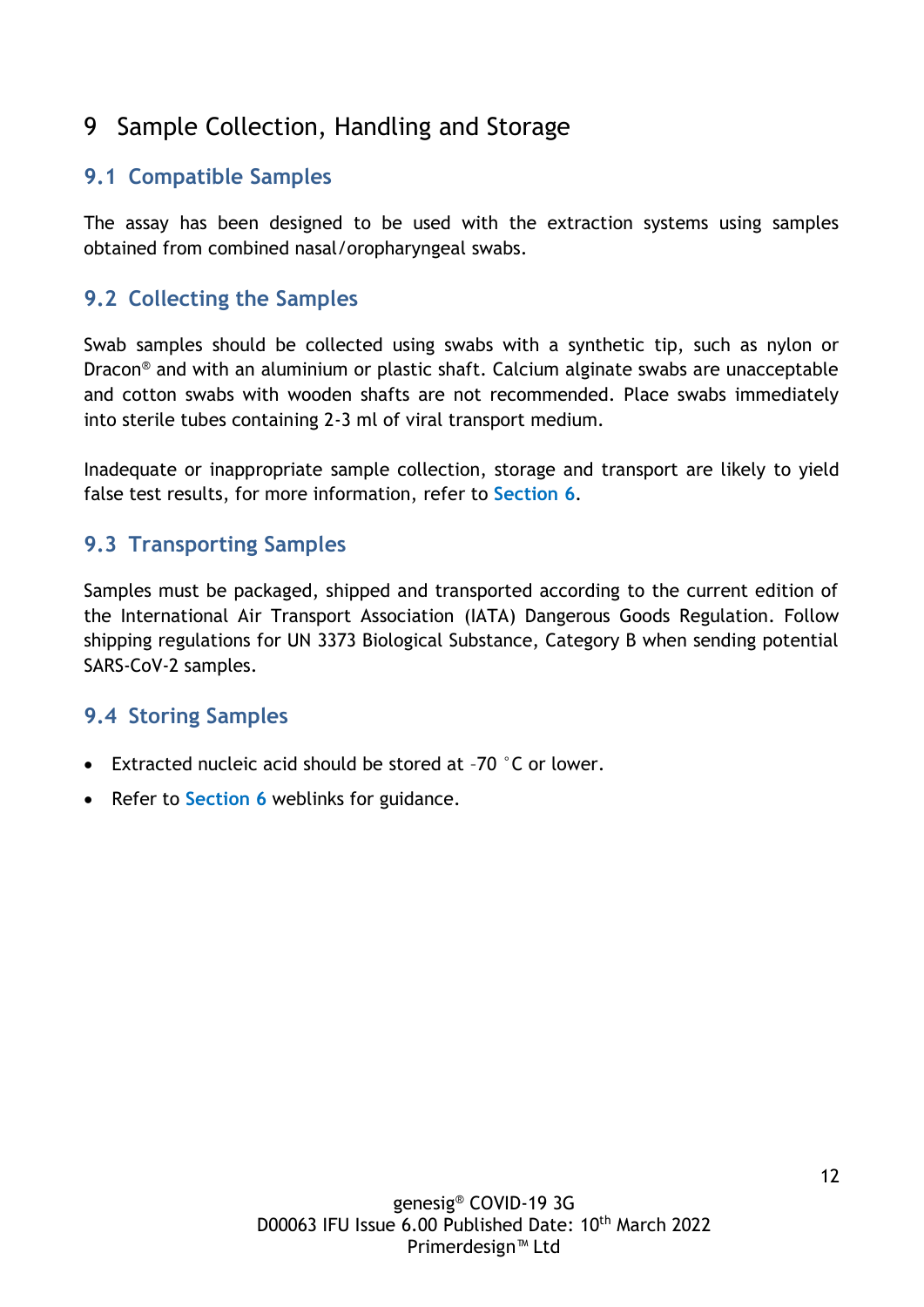## <span id="page-12-0"></span>10 Reagent and Controls Preparation

#### <span id="page-12-1"></span>**10.1 OneStep Lyophilised Mastermix preparation**

- Upon receipt, the dried Mastermix can be stored at -20 °C for up to 18 months or until the expiry date, whichever occurs first.
- Using aseptic technique, resuspend in 525 µl of Mastermix Resuspension Buffer, gently swirl to mix.
- The resuspended Mastermix is stable for up to one month when stored at -20 °C.
- Freeze/thaw cycles should be minimised and not exceed five freeze/thaws. The reagent, once resuspended, can be aliquoted into smaller volumes if required and stored at –20 °C.

#### <span id="page-12-2"></span>**10.2 genesig® COVID-19 3G Primers/ Probe mix preparation**

- Upon receipt, the dried primers/probe can be stored at -20 °C for up to 18 months or until the expiry date, whichever occurs first.
- Precaution: The reagent should only be handled in a clean area and not exposed to light.
- Using aseptic technique, resuspend the dried primers/probe in 110 µl (per each vial) of Template Preparation Buffer, vortex to mix.
- Resuspended primers/probe are stable for up to one month when stored at –20 °C.
- Freeze/thaw cycles should be minimised and not exceed five freeze/thaws. The reagent, once resuspended, can be aliquoted into smaller volumes if required and stored at –20 °C.
- Store aliquots in the dark and keep away from sunlight.

#### <span id="page-12-3"></span>**10.3 genesig® COVID-19 3G Positive Control Template (PCT) preparation**

- The genesig<sup>®</sup> COVID-19 3G PCT is provided in a red sealed foil envelope and contains a high copy number of synthetic DNA material. It should be handled with caution in a dedicated nucleic acid handling area to prevent possible contamination of other kit reagents and clinical samples.
- Upon receipt, the dried PCT can be stored at -20 °C for up to 18 months or until the expiry date. Do not use it after the expiry date (see product label).
- Using aseptic technique, resuspend the dried PCT in 800 µl of Template Preparation Buffer, vortex to mix. Resuspended PCT is stable for up to one month when stored at  $-20^\circ$ C.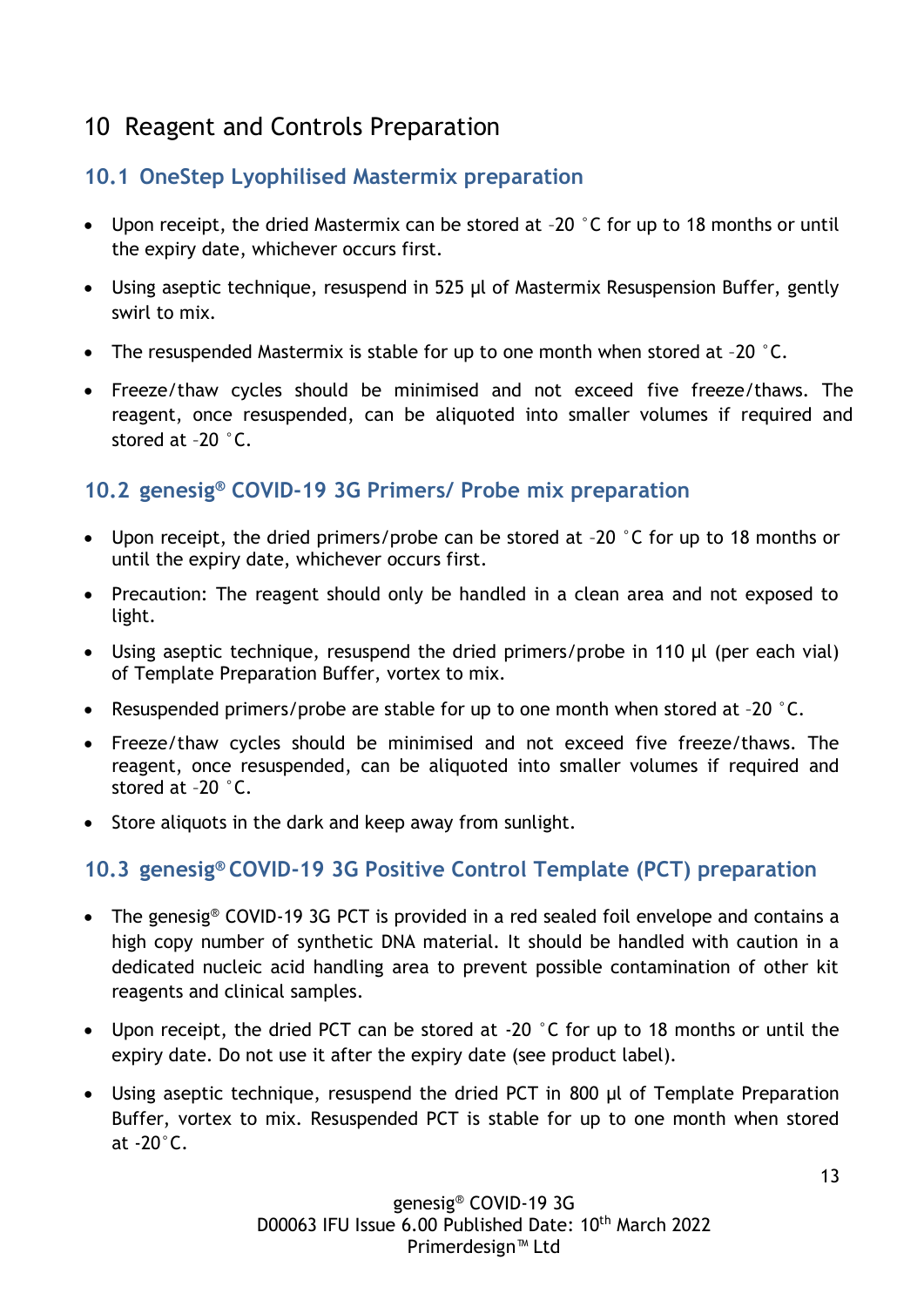- The PCT tube contains synthetic DNA representing the SARS-CoV-2 genomic region of interest. Following resuspension, this will be at a concentration of  $1.25 \times 10^5$  copies per  $\mu$ l. This vields a total of 10<sup>6</sup> copies per reaction in the PCR tube.
- Freeze/thaw cycles should be minimised and not exceed five freeze/thaws. The reagent, once resuspended, can be aliquoted into smaller volumes if required and stored at -20 °C.
- To ensure PCR run validity, the PCT should produce amplification in the FAM, ROX and Cy5 channel.

#### <span id="page-13-0"></span>**10.4 genesig® COVID-19 3G Internal Extraction Control (IEC) preparation**

- The genesig<sup>®</sup> COVID-19 3G IEC is an RNA control for detecting RNA inhibition and confirm the integrity of the PCR run.
- Upon receipt, the dried IEC can be stored at -20 °C for up to 18 months or until the expiry date, whichever occurs first.
- Precaution: The reagent should be handled with caution in a dedicated nucleic acid handling area to prevent possible contamination.
- Using aseptic technique, resuspend the dried IEC in 1000 µl of Template Preparation Buffer, vortex to mix. A volume of 20 µl of IEC needs to be added per sample in the lysis state of the extraction.
- Resuspended IEC is stable for up to one month when stored at -20 °C.
- Freeze/thaw cycles should be minimised and not exceed five freeze/thaws. The reagent, once resuspended, can be aliquoted into smaller volumes if required and stored at -20 °C.

#### <span id="page-13-1"></span>**10.5 Negative Extraction Control (NEC) preparation**

- Prepare at least 1 NEC each time RNA is extracted from a sample.
- The NEC preparation has no sample added. It is prepared by extracting from DNase/RNase free water. The IEC is added to the NEC sample during extraction as directed in the manufacturer's IFU. This NEC is used to check for contamination during the extraction stage.

#### <span id="page-13-2"></span>**10.6 No Template Control (NTC)**

- DNase/RNase free water is provided to use as a NTC if required in addition to the NEC.
- The NTC is used to check for contamination during PCR plate set-up.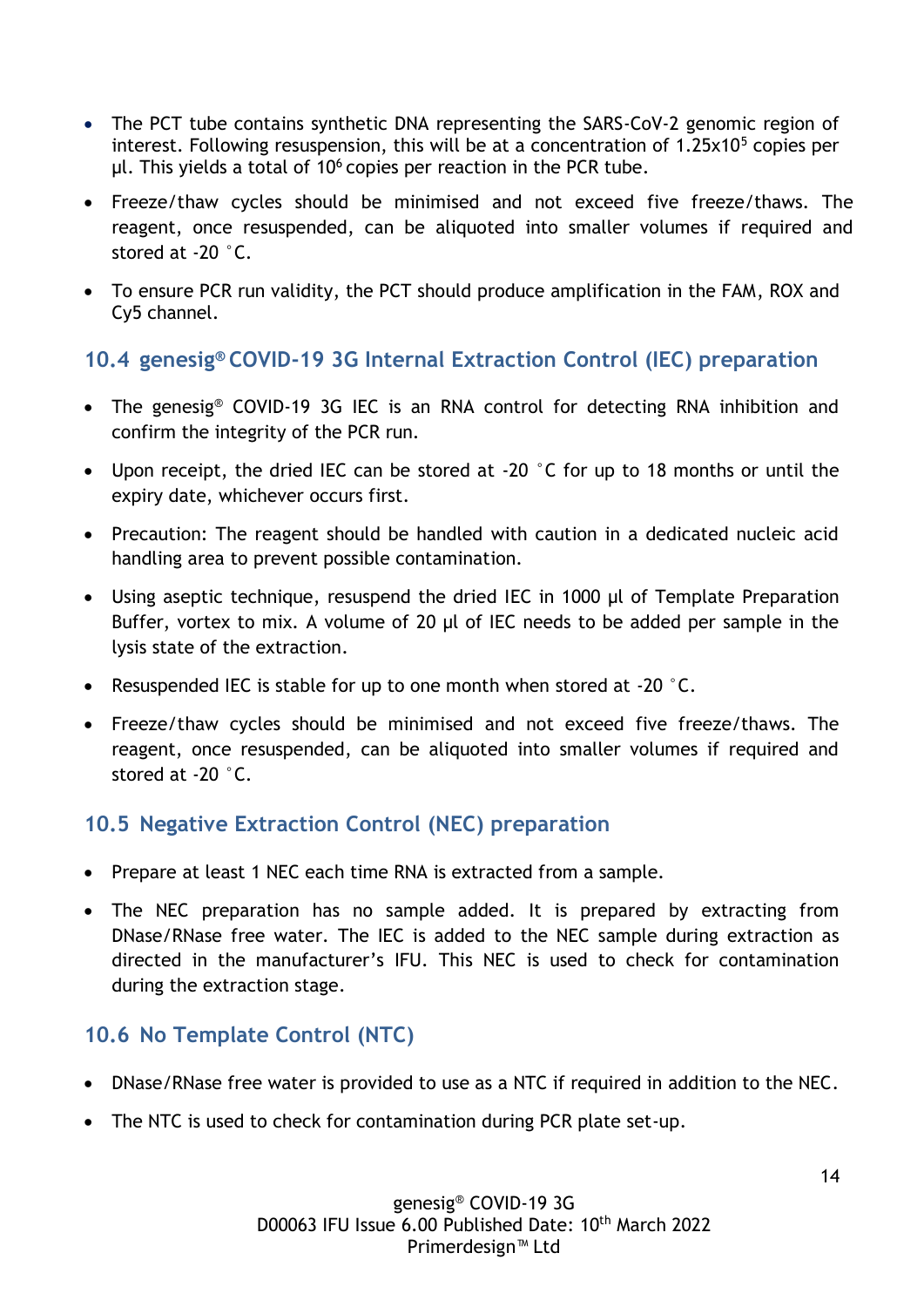## <span id="page-14-0"></span>11 General Preparation

- Clean and decontaminate all work surfaces, pipettes, centrifuges and other equipment prior to use.
- Decontamination agents should be used, such as 10% bleach, 70% ethanol RNase/DNase remover to minimise the risk of nucleic acid contamination.
- Performance of the genesig**®** COVID-19 3G assay is dependent on the amount and quality of RNA purified from samples. This study has been validated for recovery and purity of RNA for use with the exsig® Mag extraction kit using KingFisher<sup>™</sup> Flex Purification System.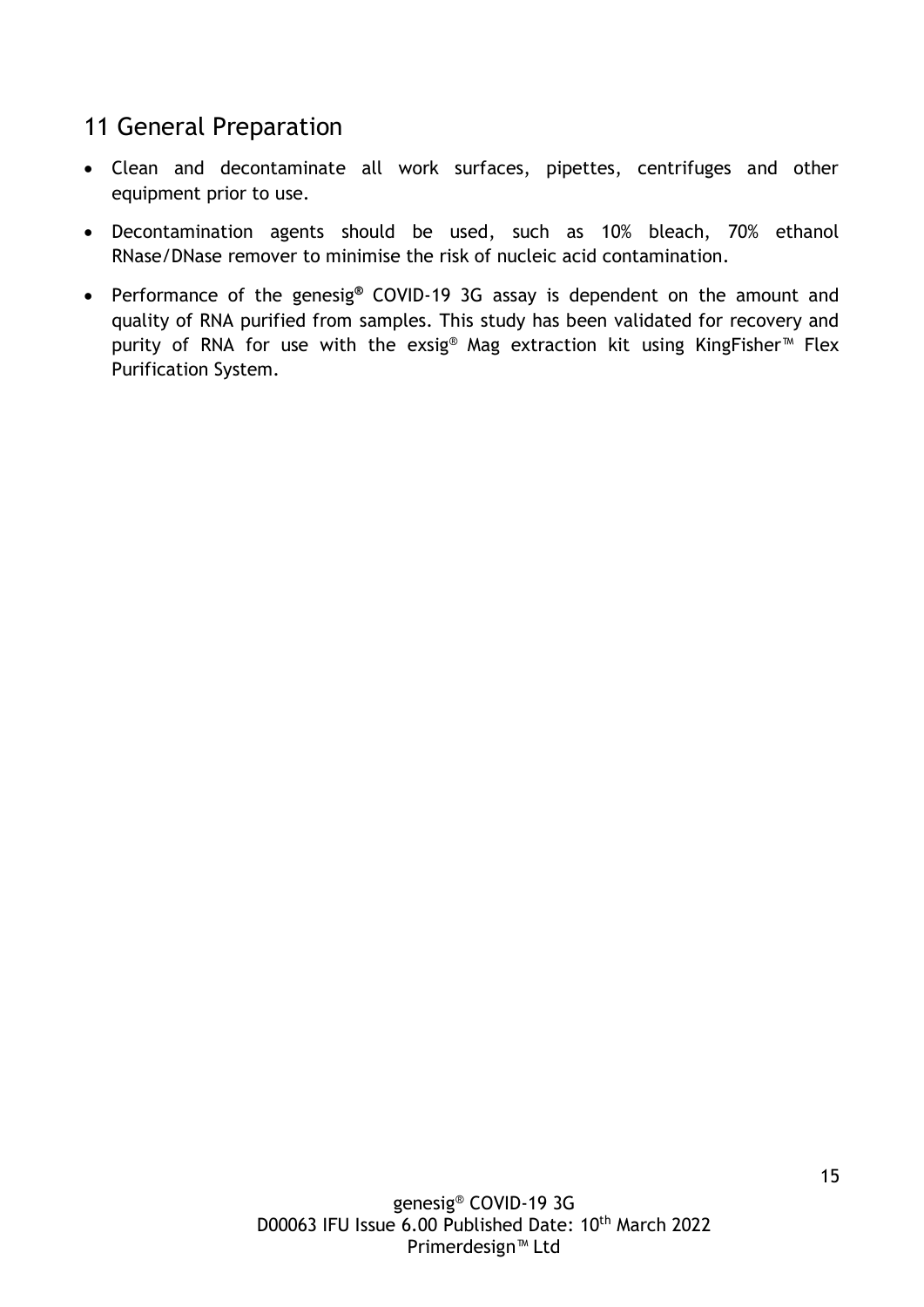## <span id="page-15-0"></span>12 Assay Set-up

#### <span id="page-15-1"></span>**12.1 Sample extraction procedure**

The genesig**®** COVID-19 3G assay results are dependent upon the amount and quality of template RNA purified from samples.

- Consult the IFU of the extraction system for full usage details.
- Prepare at least 1 NEC each time extraction is performed (i.e., an extraction with no clinical sample added). This NEC is used to check for contamination during the extraction stage.
- The genesig<sup>®</sup> COVID-19 3G IEC should be resuspended in a 1000 µl Template Preparation Buffer. It should be incorporated in the extraction as directed by the extraction system IFU. Primerdesign™ recommends 20 µl is added per sample, directly into the lysis stage of the extraction.
- The IEC should not be added directly to the clinical sample before RNA extraction (i.e., not before the clinical sample is mixed with a lysis buffer of the nucleic acid extraction kit/system). Doing so may compromise testing.
- Where the IFU provides no specific guidance for the addition of an IEC or where an automated system does not support the addition of 20 µl IEC, please contact Primerdesign™ for guidance.

#### <span id="page-15-2"></span>**12.2 Mastermix Set-up**

- a) Resuspend the dried primer/probe in 110 µl (per each vial) of Template Preparation Buffer, vortex to mix.
- b) Resuspend the OneStep Lyophilised Mastermix in 525 µl Mastermix Resuspension Buffer, gently swirl to mix.
- c) Plate set-up configuration can vary with the number of samples. An NEC must be included in each plate set-up (refer to **Sections 10.5 and 10.6** on how to prepare NEC). An NTC and PCT should be included in each plate set-up.
	- The PCT will be added after all other reagents and samples have been added to the plate.
	- This will be an area for handling nucleic acid and away from the NEC, NTC and any clinical samples.
	- This is to prevent plate set-up, reagent, or sample contamination with the PCT.
- d) Determine the number of reactions (n) to set-up per assay (including NEC, PCT and any NTCs for each plate). It is necessary to make an excess reaction mix to allow for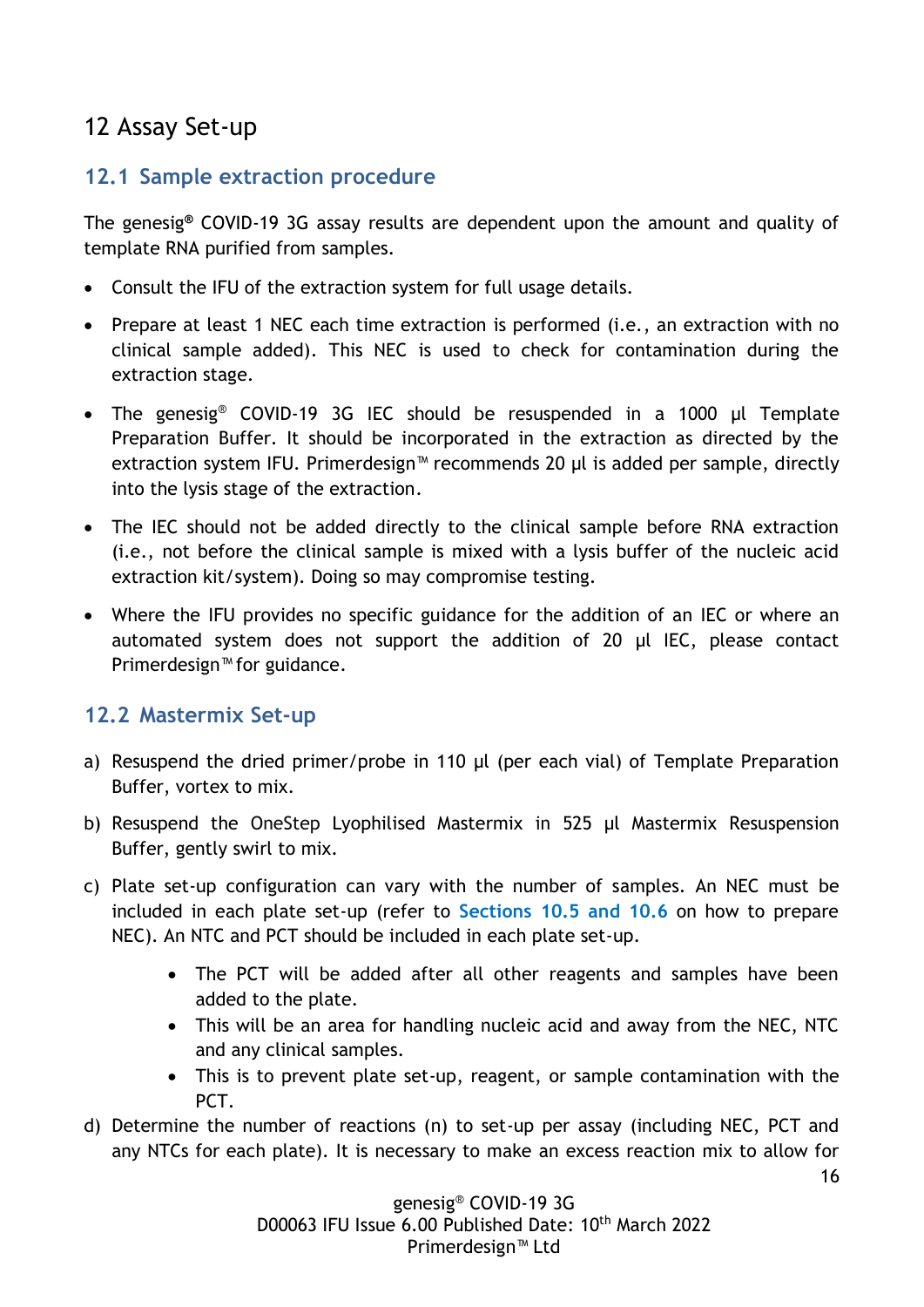pipetting error. Use the following guide to determine volume of reagents to add to the reaction mix:

- If number of samples (n) is  $\leq$  10, then N = n+1
- If number of samples (n) is  $> 10$  and  $\leq 20$ , then N = n+2
- If number of samples (n) is  $> 20$ , then  $N = n + 10\%$  of total number of samples
- e) Prepare a reaction mix of the following reagents from resuspended components in a 1.5 ml DNase/RNase free tube:

| <b>Reaction Mix Component</b>    | 1 x Volume Required (µl) |
|----------------------------------|--------------------------|
| OneStep Lyophilised              | 1በ*                      |
| Mastermix                        |                          |
| genesig <sup>®</sup> COVID-19 3G |                          |
| primers/probe mix (including     | 7*                       |
| Internal Control)                |                          |

\*Multiply all numbers by (N). Refer to step (d) above to ensure there is a sufficient reaction mix for all samples, NEC, PCT and NTCs to be tested.

- f) Add the 12 µl into the number of wells required for your testing in an appropriate PCR plate for your chosen PCR platform. Reserve one well each for the PCT, NEC and NTC for every PCR plate.
- g) Add 8 µl of the following into the appropriate wells according to your plate set-up:
	- a. NEC (please refer to **Sections 10.5**)
	- b. NTC (please refer to **Sections 10.6**)
- h) Cover the entire reaction plate and move the reaction plate to the nucleic acid handling area.
- i) Gently vortex nucleic acid sample tubes for approximately 5 seconds.
- j) Centrifuge for 5 seconds to collect contents at the bottom of the tube, and then place the tube in a cold rack.
- k) Change gloves often to avoid contamination.
- l) Add 8 µl of the RNA/nucleic acid extracted from clinical specimen/sample(s) into the appropriate wells according to your plate set-up.
- m) Cover the entire reaction plate and move the reaction plate to the positive template control handling area.
- n) Add 8 µl of PCT into the appropriate well according to your plate set up. Seal the plate with an appropriate seal and place it in the instrument.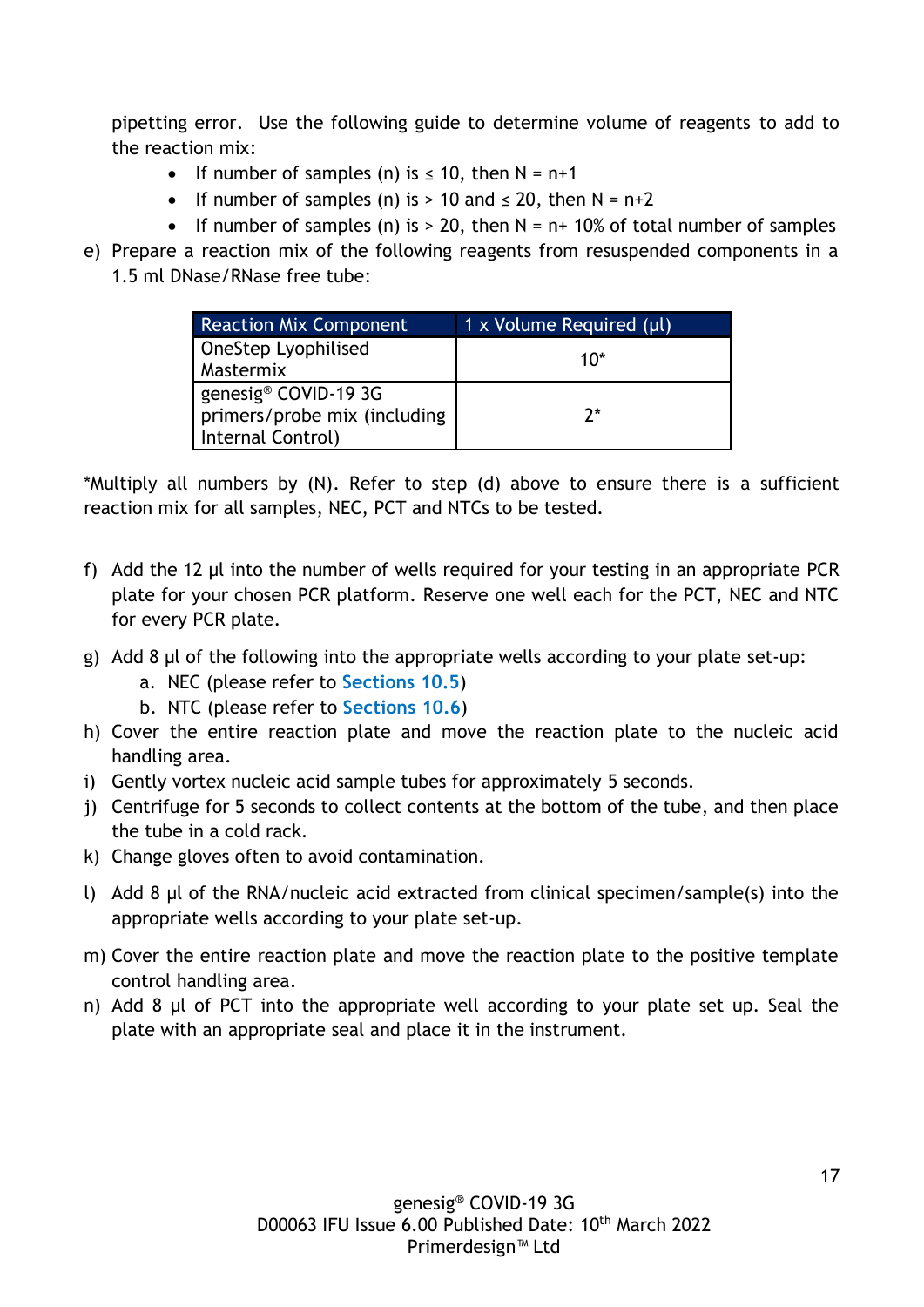#### <span id="page-17-0"></span>**12.3 Programming of the Real-Time PCR Instrument**

Please refer to one of the following manuals for additional information on using the instrument:

- Bio-Rad CFX Opus Real-Time PCR Instrument Guide [https://www.bio](https://www.bio-rad.com/webroot/web/pdf/lsr/literature/10000119983.pdf)[rad.com/webroot/web/pdf/lsr/literature/10000119983.pdf](https://www.bio-rad.com/webroot/web/pdf/lsr/literature/10000119983.pdf)
- Applied Biosystems® 7500 Real-Time PCR system Relative Standard curve and comparative CT Experiments (as per Applied Biosystems manual (2010)).
- genesig® q32 (Primerdesign, Novacyt Group, software version 1.5.0 or greater)

Enter the following amplification program:

| Stage   | <b>Steps</b>                             | Time              | <b>Temperature</b> | Cycles | <b>Detection Format</b>      |  |
|---------|------------------------------------------|-------------------|--------------------|--------|------------------------------|--|
|         | <b>Reverse Transcription</b>             | $10 \text{ min}$  | $55^{\circ}$ C     |        | FAM (465-510)                |  |
| Hold    | Initial Denaturation (Taq<br>Activation) | 2 min             | $95^{\circ}$ C     |        | <b>HEX/VIC (533-</b><br>580) |  |
|         | Denaturation                             | 10 <sub>sec</sub> | $95^{\circ}$ C     | 45     | ROX (533-610)                |  |
| Cycling | Annealing and Extension                  | 60 sec            | $60^{\circ}$ C     |        | Cy5 (618-660)                |  |

For the genesig® q32 please use the genesig® Multiplex module and program the instrument as described in the genesig® q32 Instrument Guide.

The tables below contain the information required when performing Step 5 of the "Multiplex Set-Up Guide".

|     | Use Dye Color |                        | <b>Name</b> |
|-----|---------------|------------------------|-------------|
| Yes | <b>FAM</b>    | <b>User Preference</b> | ORF1ab      |
| Yes | <b>HEX</b>    | <b>User Preference</b> | IEC         |
| Yes | <b>ROX</b>    | <b>User Preference</b> | M gene      |
| Yes | Cv5           | User Preference        | S gene      |

## <span id="page-17-1"></span>13 Interpretation of Results

#### <span id="page-17-2"></span>**13.1 Acceptance criteria of controls**

Before interpreting sample results, it is necessary to verify the success of the run. If the following criteria are not satisfied, then testing needs to be repeated:

a) NTC is free from amplification in all channels.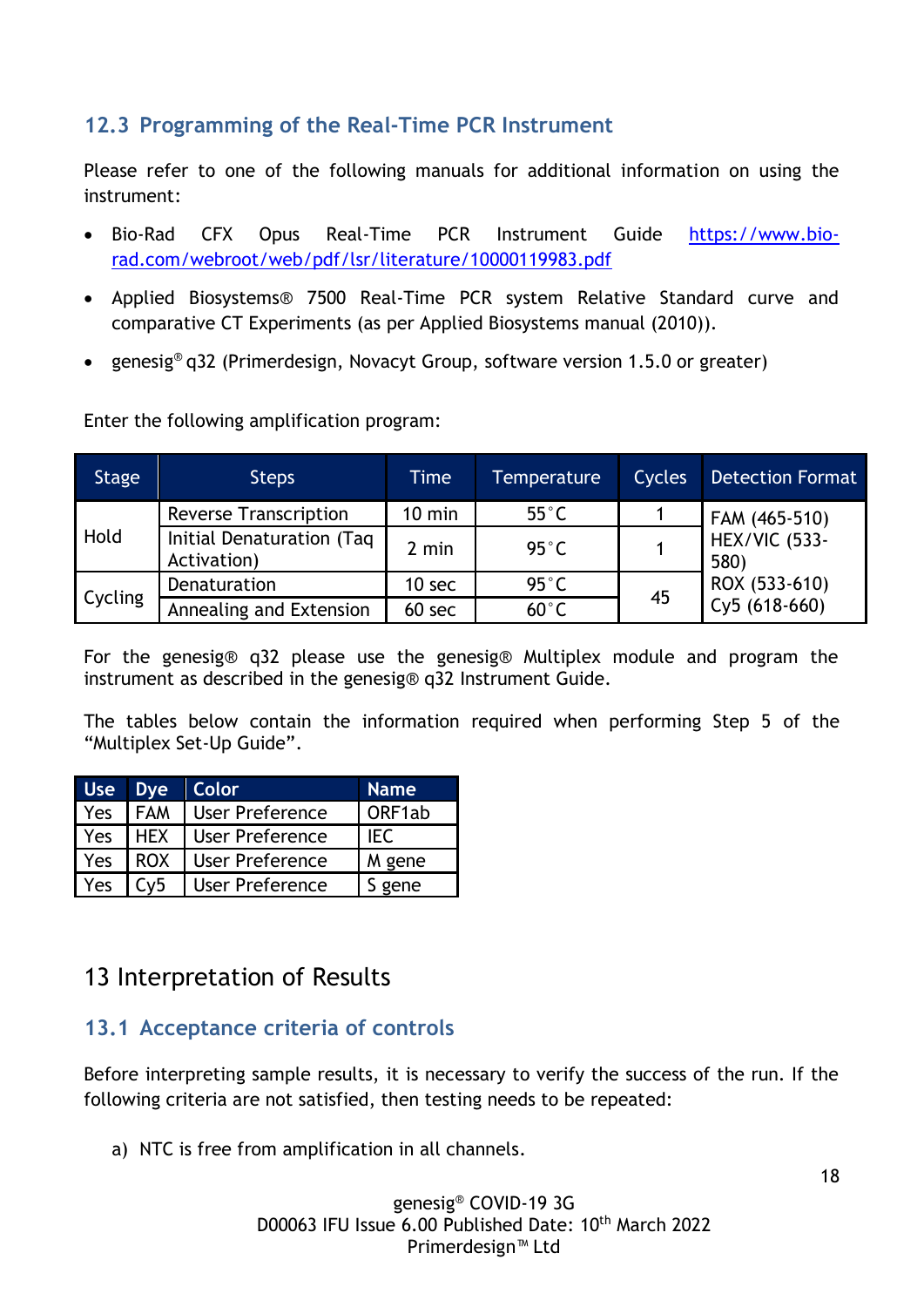- b) NEC produces positive amplification in the HEX/VIC (533-580) channel (this is the detection of the genesig**®** COVID-19 3G RNA IEC).
- c) PCT produces a Cq of between 14-22 in the FAM (465-510), ROX (533-610) and Cy5 (618-660) channels for ORF1ab, M gene and S gene, respectively.

For instrument specific guidance on correctly assigning Cq values, follow manufacture instructions.

Please manually inspect amplification curves for all samples assigned a Cq value to verify the positive amplification.

#### <span id="page-18-0"></span>**13.2 Interpretation of Sample Results**

If all the control acceptance criteria are fulfilled, then each sample can be assessed with the following metric:

|                                    | <b>SARS CoV-2 Targets</b>   |                             | IEC                             |                                             |
|------------------------------------|-----------------------------|-----------------------------|---------------------------------|---------------------------------------------|
| <b>ORF1ab FAM</b><br>$(465 - 510)$ | M gene ROX<br>$(533 - 610)$ | S gene Cy5<br>$(618 - 660)$ | <b>HEX/VIC</b><br>$(533 - 580)$ | <b>Result 1</b>                             |
| $Cq (+)$                           | $Cq (+)$                    | $Cq (+)$                    | $Cq (+) / (-)$                  | SARS-CoV-2 Positive*                        |
| $Cq (+)$                           | $Cq (+)$                    | $Cq(-)$                     | $Cq (+) / (-)$                  | SARS-CoV-2 Positive*                        |
| $Cq (+)$                           | $Cq(-)$                     | $Cq (+)$                    | $Cq (+) / (-)$                  | SARS-CoV-2 Positive*                        |
| $Cq(-)$                            | $Cq (+)$                    | $Cq (+)$                    | $Cq (+) / (-)$                  | SARS-CoV-2 Positive*                        |
| $Cq (+)$                           | $Cq(-)$                     | $Cq(-)$                     | $Cq (+) / (-)$                  | SARS-CoV-2 Positive*                        |
| $Cq(-)$                            | $Cq (+)$                    | $Cq(-)$                     | $Cq (+) / (-)$                  | SARS-CoV-2 Positive*                        |
| $Cq(-)$                            | $Cq(-)$                     | $Cq (+)$                    | $Cq (+) / (-)$                  | SARS-CoV-2 Positive*                        |
| $Cq(-)$                            | $Cq(-)$                     | $Cq(-)$                     | $Cq (+)$                        | SARS-CoV-2 Negative**                       |
| $Cq(-)$                            | $Cq(-)$                     | $Cq(-)$                     | $Cq(-)$                         | Result invalid, repeat<br>testing of sample |

**\***All instances of SARS-CoV-2 target amplification indicate a SARS-CoV-2 positive sample. Please manually inspect amplification curves for all samples assigned a Cq value to verify the positive amplification. All results should be interpreted by a health care professional in the context of patient medical history and clinical symptoms.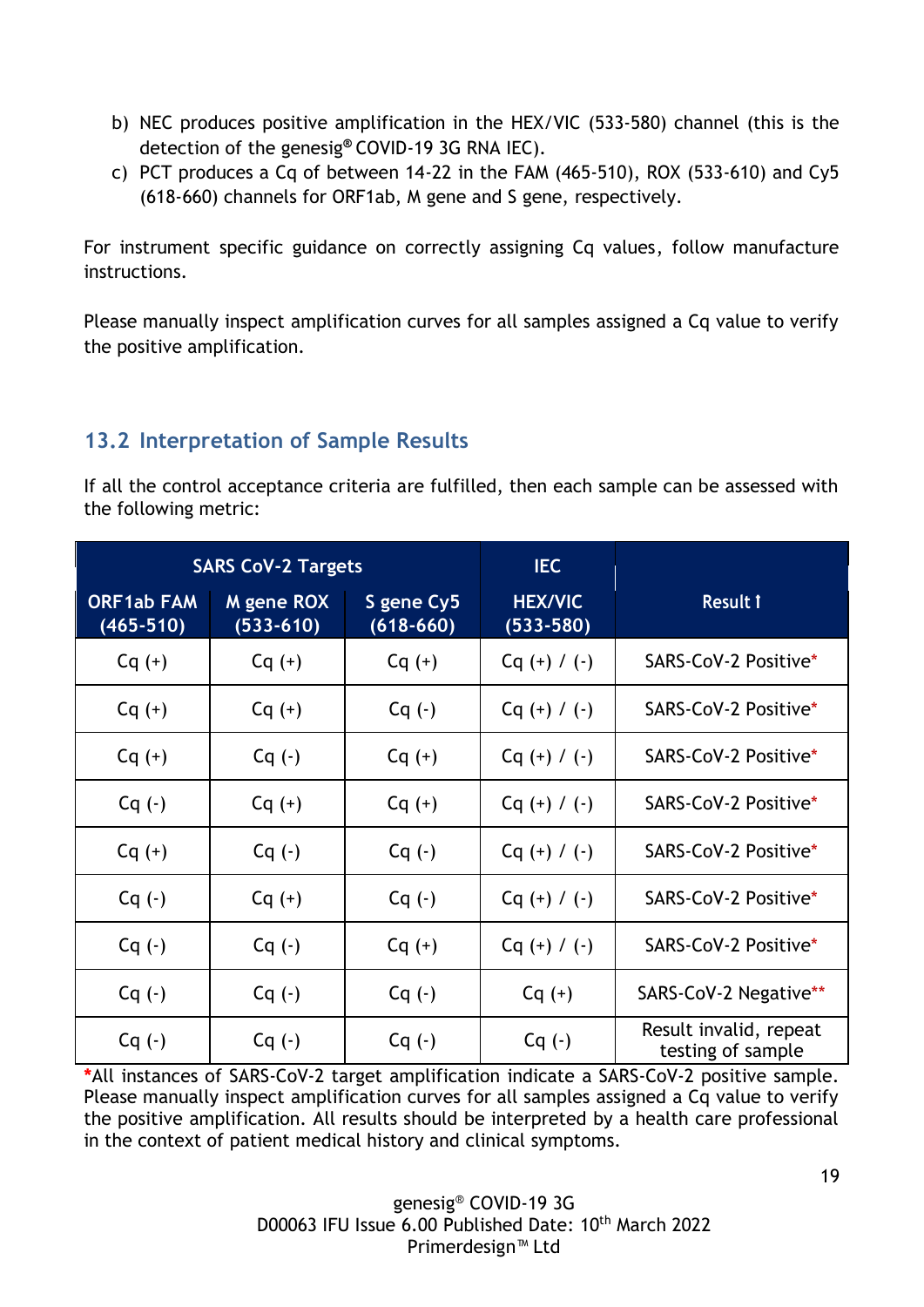**\*\***If there is no amplification in the FAM, ROX and Cy5 channels for a test sample, to confirm the result is valid as SARS-CoV-2 negative, there should be amplification in the HEX/VIC channel. This confirms the PCR run is valid and the genesig**®** COVID-19 3G IEC added to the test sample during the RNA extraction process has been detected. The following acceptance criteria should be applied for FAM, ROX and Cy5 negative samples:

• The IEC Cq value produced by the patient sample should be <36 and should not exceed the NEC IEC Cq value + 6, i.e., sample RNA IEC Cq 28 NEC RNA IEC Cq 34. Failure to satisfy this criterion indicates a compromised sample extraction and an invalid result; testing of the sample must be repeated.

## <span id="page-19-0"></span>14 Limitations of The Procedure

- The procedures in this IFU must be followed as described. Any deviations may result in assay failure or erroneous results.
- Good laboratory practice is required to ensure the performance of the kit. Components should be monitored for contamination and any components thought to have become contaminated should be discarded as standard laboratory waste in a sealed pouch or zip-lock plastic bag.
- As with any molecular test, mutations within the target sequence of SARS-CoV-2 could affect the genesig® COVID-19 3G primer and/or probe binding, resulting in failure to detect the presence of the virus.
- False negative results may be caused by:
	- o Unsuitable collection, handling and/or storage of samples.
	- o Sample outside of viraemic phase.
	- $\circ$  Failure to follow procedures in this IFU.
	- o Use of unauthorised extraction kit or PCR platform.
- False positive results may be caused by:
	- o Unsuitable handling of samples containing high concentration of SARS-CoV-2 viral RNA or positive control template.
	- o Unsuitable handling of amplified product.
- All results should be interpreted by a health care professional in the context of the patients' medical history and clinical symptoms.
- This test cannot rule out infections caused by other pathogens.
- A negative result for any PCR test does not conclusively rule out the possibility of SARS-CoV-2 infection.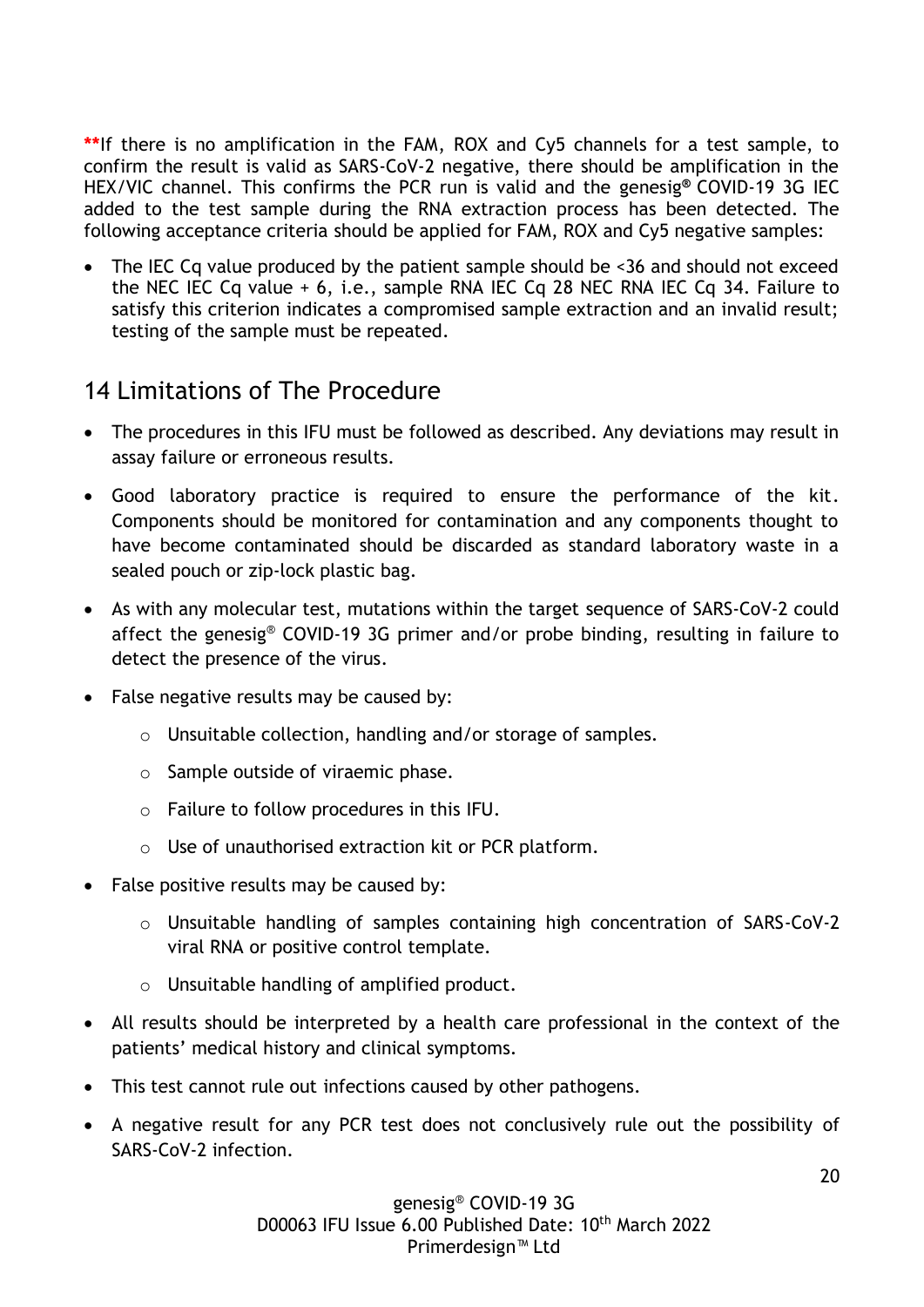## <span id="page-20-0"></span>15 Performance Evaluation

The genesig® COVID-19 3G assay performance evaluation was performed on the CFX Opus Real-Time PCR instrument (Bio-Rad). A set of additional testing at the LoD level was performed on the Applied Biosystems® 7500 Real-Time PCR instrument (Thermofisher), Lightcycler 480 II (Roche) and genesig® q32 (Primerdesign™, Novacyt) instruments for analytical sensitivity. Upper respiratory specimens, negative for SARS-CoV-2 were extracted using the KingFisher<sup>™</sup> Flex Purification System in conjunction with the exsig<sup>®</sup> Mag extraction kit.

#### <span id="page-20-1"></span>**15.1 Analytical Sensitivity**

The limit of detection (LoD) is defined as the lowest concentration of analyte that could be reliably detected with 95% confidence. Briefly, upper respiratory samples were contrived in the lysis stage of the extraction with SARS-CoV-2 RNA provided by Twist BioScience. The tentative LoD was tested at three contrivance levels: 20, 10 and 5 copies/reaction in the final PCR reaction. Each contrivance level was tested on 5 replicates for tentative LoD using the CXF Opus Real-Time PCR (Bio-Rad). The LoD of an assay was considered if all targets reached 95% confident, i.e., ORF1ab, M and S genes, respectively.

#### <span id="page-20-2"></span>**15.1.1 Verification of the LoD**

Once the tentative LoD was established (100% positive call rate) for all targets, it was verified by testing the samples and contrivance in the same way as the tentative assay. Contrivance was diluted to required levels around the tentative LoD at each assay, giving a total of 20 replicates per target.

| Target concentrations/<br><b>replicates</b>   |                                                                | ORF1ab (FAM)                    |                   | M gene (ROX)                    |                   | S gene (Cy5)                    |                   |
|-----------------------------------------------|----------------------------------------------------------------|---------------------------------|-------------------|---------------------------------|-------------------|---------------------------------|-------------------|
| Initial conc.<br>of Twist used<br>(copies/µl) | Conc. of<br>Twist in the<br><b>PCR</b> reaction<br>(copies/µl) | <b>Detection</b><br>rate $(\%)$ | Mean Cq<br>(STDV) | <b>Detection</b><br>rate $(\%)$ | Mean Cq<br>(STDV) | <b>Detection</b><br>rate $(\%)$ | Mean Cq<br>(STDV) |
| 187.5                                         | 1.5                                                            | 100%                            | 32.1<br>(1.2)     | 100%                            | 33.3<br>(1.6)     | 100%                            | 31.5<br>(1.2)     |
| 125.0                                         | 1.0                                                            | 100%                            | 32.6<br>(0.8)     | 100%                            | 33.8<br>(1.2)     | 100%                            | 32.4<br>(0.2)     |
| 62.5                                          | 0.5                                                            | 100%                            | 33.4<br>(0.7)     | 85%                             | 34.4<br>(1.1)     | 100%                            | 33.1<br>(0.8)     |

Results for the analytical sensitivity study using CFX Opus Real-Time PCT instrument:

genesig® COVID-19 3G D00063 IFU Issue 6.00 Published Date: 10<sup>th</sup> March 2022 Primerdesign™ Ltd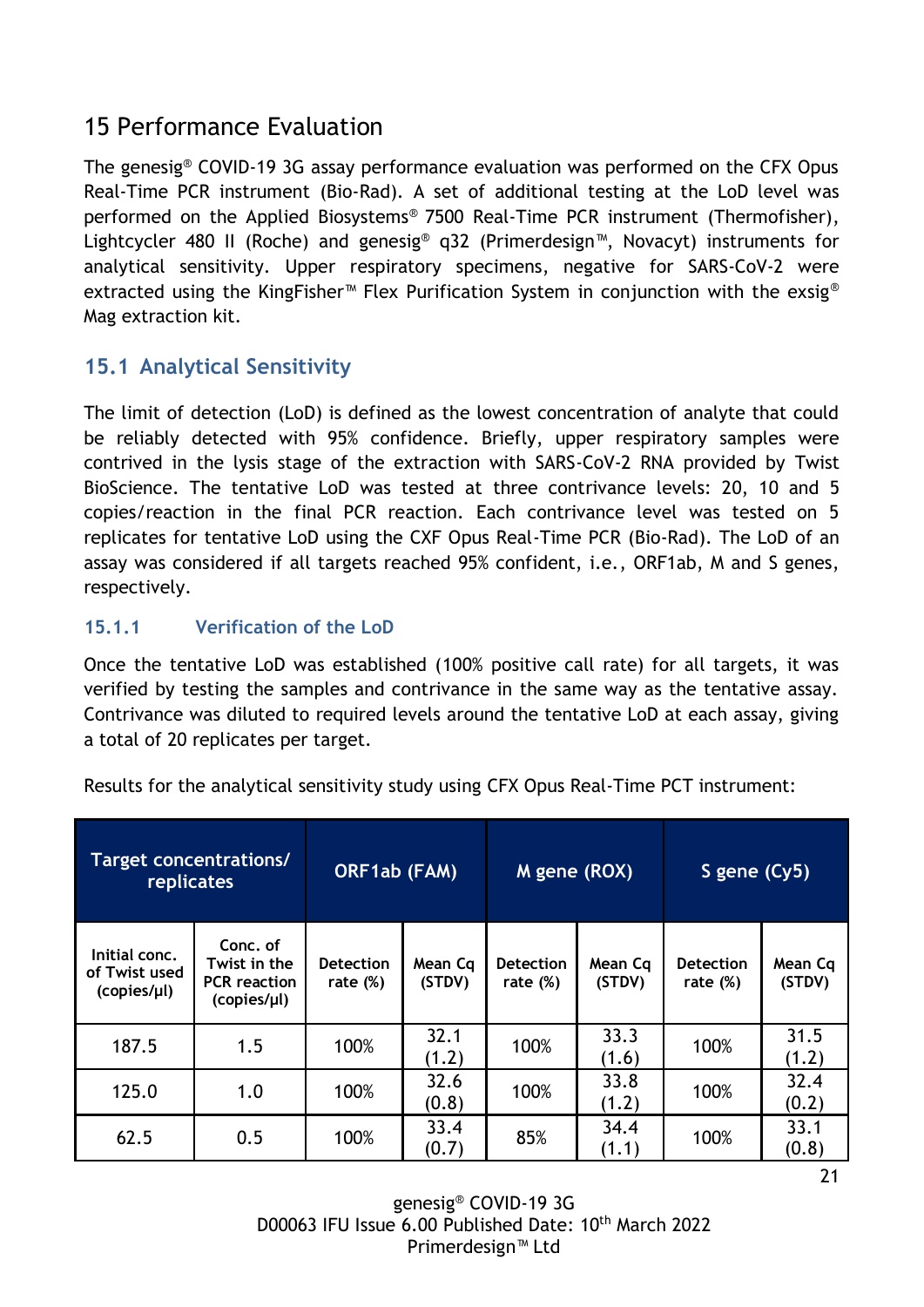| 21<br>J I .J | 0.25 | 95% | -<br>┑⊿<br>34.3<br>(0.8) | 85% | -<br>34.2<br>$\sim$<br>$\overline{\phantom{0}}$<br>∣ ∪ . J | 100% | ົ<br>ວວ.ວ<br>$\sqrt{ }$<br>(0.6) |
|--------------|------|-----|--------------------------|-----|------------------------------------------------------------|------|----------------------------------|
|              |      |     |                          |     |                                                            |      |                                  |

The data above demonstrates that the genesig® COVID-19 3G assay detects 1 copy/µl of SARS-CoV-2 whole viral genome RNA ≥95% across all samples. This is therefore the limit of detection of the assay.

#### <span id="page-21-0"></span>**15.1.2 Alternative Instrument Testing**

The LoD was further confirmed by testing on three other PCR platforms: Applied Biosystems® 7500 Real-Time PCR Instrument (Thermofisher), Lightcycler 480 II (Roche) and genesig® q32 Real-Time PCR Instrument (Primerdesign™, Novacyt). The LoD for each platform was determined as the copies/ $\mu$ l in the contrivance level which produced a 95% call rate. Overall, the genesig® COVID-19 3G assay is defined as 1 copies/µl, or 1000 copies/ml in the PCR reaction. The LoD was calculated using SARS-CoV-2 whole genome RNA provided by Twist BioScience. The results are summarised below:

| genesig <sup>®</sup> COVID-19 3G - ORF1ab (FAM)                                              |                                                                                                                                                              |      |                 |                                                                          |                          |  |  |  |  |
|----------------------------------------------------------------------------------------------|--------------------------------------------------------------------------------------------------------------------------------------------------------------|------|-----------------|--------------------------------------------------------------------------|--------------------------|--|--|--|--|
| <b>PCR Instrument</b>                                                                        | Conc. of<br>Conc. of<br>Twist in the<br>Twist in the<br><b>Calls</b><br><b>PCR</b><br><b>PCR</b> reaction<br>(%)<br>reaction<br>(copies/rxn)<br>(copies/µl)) |      | <b>Positive</b> | <b>Positive</b><br>calls/Total<br>no. results<br>included on<br>analysis | <b>Mean Cq</b><br>(STDV) |  |  |  |  |
| <b>CFX Opus Real-Time</b><br>PCR (Bio-Rad)                                                   | 5                                                                                                                                                            | 0.25 | 100             | 19/20                                                                    | 34.3(0.8)                |  |  |  |  |
| Lightcycler 480<br>Instrument (Roche)                                                        | 5                                                                                                                                                            | 0.25 | 100             | 20/20                                                                    | 34.9(0.5)                |  |  |  |  |
| Applied Biosystems <sup>®</sup><br>ABI 7500 Real-Time<br><b>PCR System</b><br>(Thermofisher) | 10                                                                                                                                                           | 0.5  | 100             | 20/20                                                                    | 35.35<br>(1.3)           |  |  |  |  |
| genesig <sup>®</sup> $q32$                                                                   | 5                                                                                                                                                            | 0.25 | 95              | 19/20                                                                    | 34.6(0.8)                |  |  |  |  |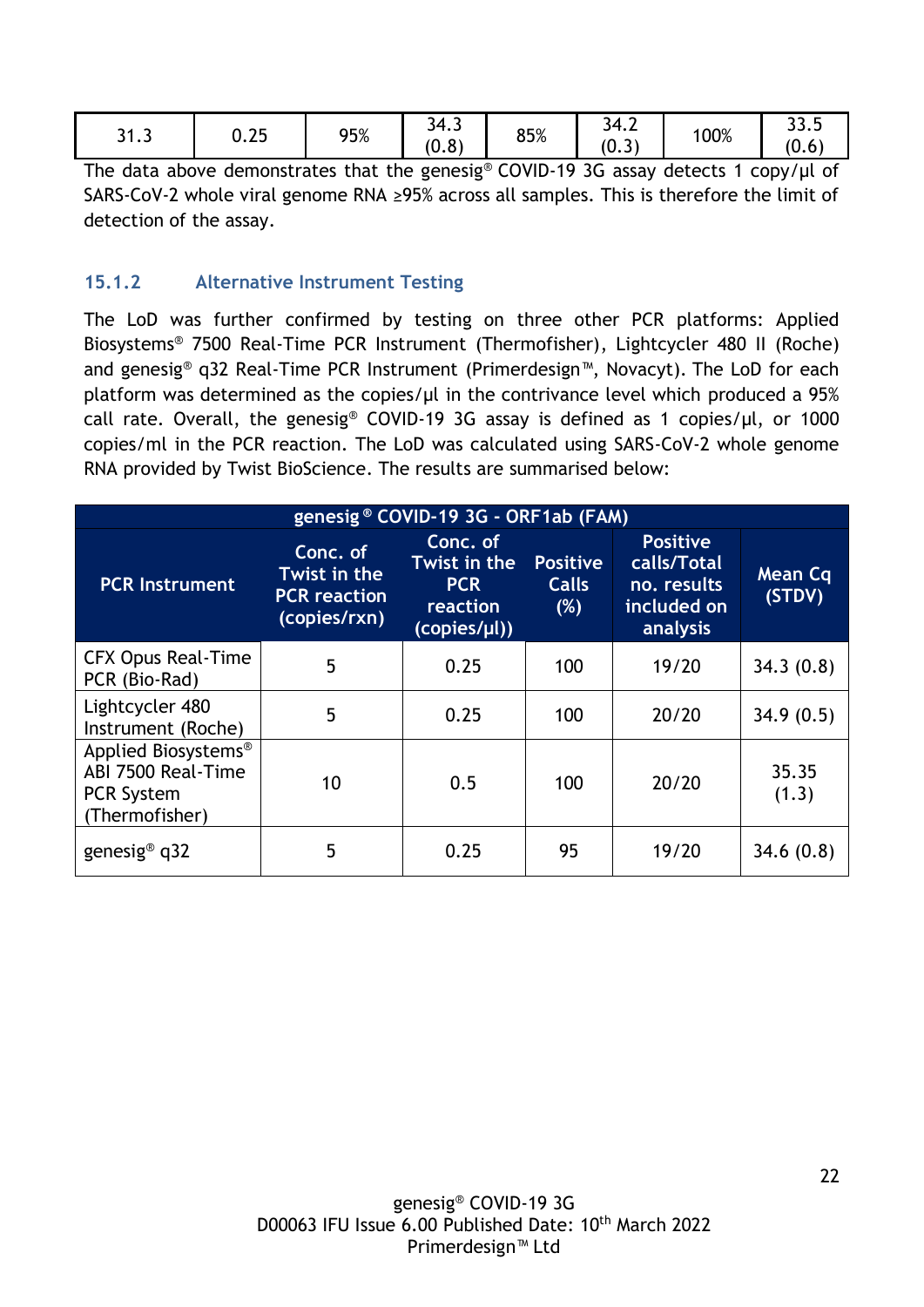| genesig® COVID-19 3G - M gene (ROX)                                                       |                                                                 |                                                                    |                                        |                                                                          |                   |  |  |  |
|-------------------------------------------------------------------------------------------|-----------------------------------------------------------------|--------------------------------------------------------------------|----------------------------------------|--------------------------------------------------------------------------|-------------------|--|--|--|
| <b>PCR Instrument</b>                                                                     | Conc. of<br>Twist in the<br><b>PCR</b> reaction<br>(copies/rxn) | Conc. of<br>Twist in the<br><b>PCR</b><br>reaction<br>(copies/µl)) | <b>Positive</b><br><b>Calls</b><br>(%) | <b>Positive</b><br>calls/Total<br>no. results<br>included on<br>analysis | Mean Cq<br>(STDV) |  |  |  |
| <b>CFX Opus Real-Time</b><br>PCR (Bio-Rad)                                                | 20                                                              |                                                                    | 100                                    | 20/20                                                                    | 33.8(1.2)         |  |  |  |
| Lightcycler 480<br>Instrument (Roche)                                                     | 20                                                              |                                                                    | 100                                    | 19/20                                                                    | 33.5(0.7)         |  |  |  |
| Applied<br>Biosysterms <sup>®</sup> ABI<br>7500 Real-Time PCR<br>System<br>(Thermofisher) | 20                                                              | 1                                                                  | 100                                    | 19/20                                                                    | 34.0(1.5)         |  |  |  |
| genesig <sup>®</sup> q32                                                                  | 20                                                              |                                                                    | 100                                    | 20/20                                                                    | 34.0(1.4)         |  |  |  |

| genesig® COVID-19 3G - S gene (Cy5)                                                       |                                                                 |                                                                    |                                        |                                                                          |                   |  |  |
|-------------------------------------------------------------------------------------------|-----------------------------------------------------------------|--------------------------------------------------------------------|----------------------------------------|--------------------------------------------------------------------------|-------------------|--|--|
| <b>PCR Instrument</b>                                                                     | Conc. of<br>Twist in the<br><b>PCR</b> reaction<br>(copies/rxn) | Conc. of<br>Twist in the<br><b>PCR</b><br>reaction<br>(copies/µl)) | <b>Positive</b><br><b>Calls</b><br>(%) | <b>Positive</b><br>calls/Total<br>no. results<br>included on<br>analysis | Mean Cq<br>(STDV) |  |  |
| <b>CFX Opus Real-Time</b><br>PCR (Bio-Rad)                                                | 5                                                               | 0.25                                                               | 100                                    | 20/20                                                                    | 33.5(0.6)         |  |  |
| Lightcycler 480<br>Instrument (Roche)                                                     | 10                                                              | 0.5                                                                | 100                                    | 19/20                                                                    | 33.4(0.7)         |  |  |
| Applied<br>Biosysterms <sup>®</sup> ABI<br>7500 Real-Time PCR<br>System<br>(Thermofisher) | 10                                                              | 0.5                                                                | 100                                    | 19/20                                                                    | 34.8(1.7)         |  |  |
| genesig <sup>®</sup> $q32$                                                                | 10                                                              | 0.5                                                                | 100                                    | 20/20                                                                    | 33.3(1.0)         |  |  |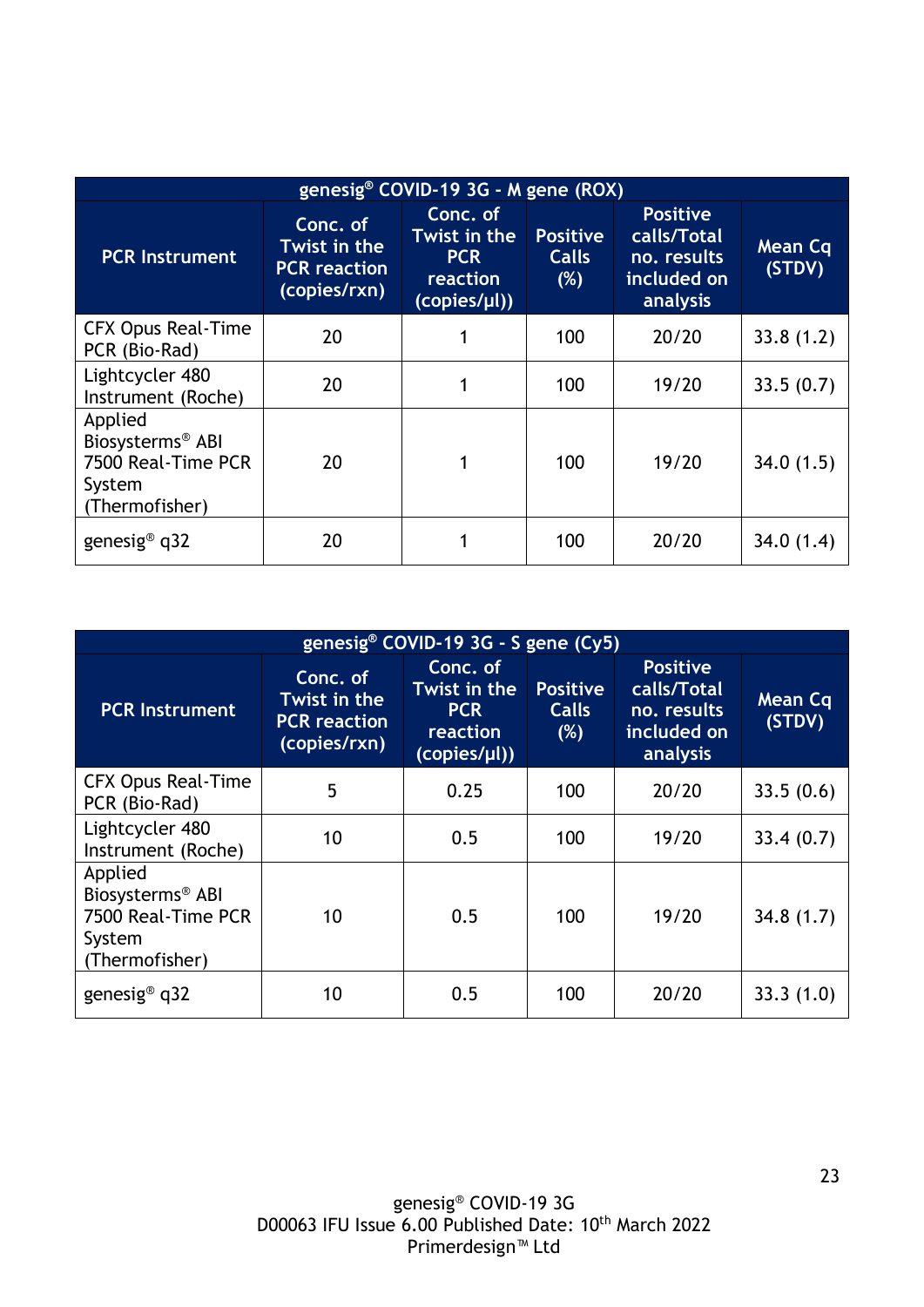#### <span id="page-23-0"></span>**15.2. Accuracy**

Diagnostic accuracy of the genesig® COVID-19 3G assay was determined by generating a Positive Percentage Agreement (PPA), Negative Percentage Agreement (NPA) and Overall Percentage Agreement (OPA). Samples were tested blind with genesig® COVID-19 3G and compared with the contrivance status (30 positive vs 30 negative) to produce the percentage agreements.

Alongside the genesig® COVID-19 3G accuracy study, a comparison study was performed between genesig® COVID-19 3G and an alternative COVID-19 assay: genesig® COVID-19 (CE-IVD). The PPA, NPA and OPA of each kit was calculated and compared to the alternative kit. Briefly, 60 negatives for SARS-CoV-2 were collected from five donors and extracted with the KingFisher™ Flex Purification System in conjunction with exsig™ Mag Extraction System. Thirty samples were contrived at 5 x the LoD, as defined in Analytical Sensitivity. Samples were contrived with synthetic SARS-CoV-2 RNA provided by Twist BioScience. The remaining 30 samples were not contrived and remained negative. The below tables show the result summary:

**genesig® COVID-19 3G: Results for the blind contrivance accuracy study using genesig® COVID-19 3G.**

|                                |                 | <b>Randomised contrived samples</b> |       |    |  |
|--------------------------------|-----------------|-------------------------------------|-------|----|--|
|                                | <b>Positive</b> | <b>Negative</b>                     | Total |    |  |
| <b>Candidate Method</b>        | <b>Positive</b> | 30                                  |       | 30 |  |
| (genesig <sup>®</sup> COVID-19 | <b>Negative</b> |                                     | 30    | 30 |  |
| 3G assay)                      | Total           | 30                                  | 30    | 60 |  |

| <b>Agreement</b> | Level |
|------------------|-------|
| OPA              | 100%  |
| PPA              | 100%  |
| NPA              | 100%  |

**genesig**® **COVID-**19 **(CE-IVD):** Result for the blind contrivance accuracy study using genesig® COVID-19 (CE-IVD).

|                                  |                 | <b>Randomised contrived samples</b> |                 |              |
|----------------------------------|-----------------|-------------------------------------|-----------------|--------------|
|                                  |                 | <b>Positive</b>                     | <b>Negative</b> | <b>Total</b> |
| <b>Comparative Method</b>        | <b>Positive</b> |                                     |                 |              |
| $\sqrt{q}$ (genesig® COVID-19 1G | <b>Negative</b> |                                     |                 |              |
| assay)                           | Total           |                                     | 30              | 60           |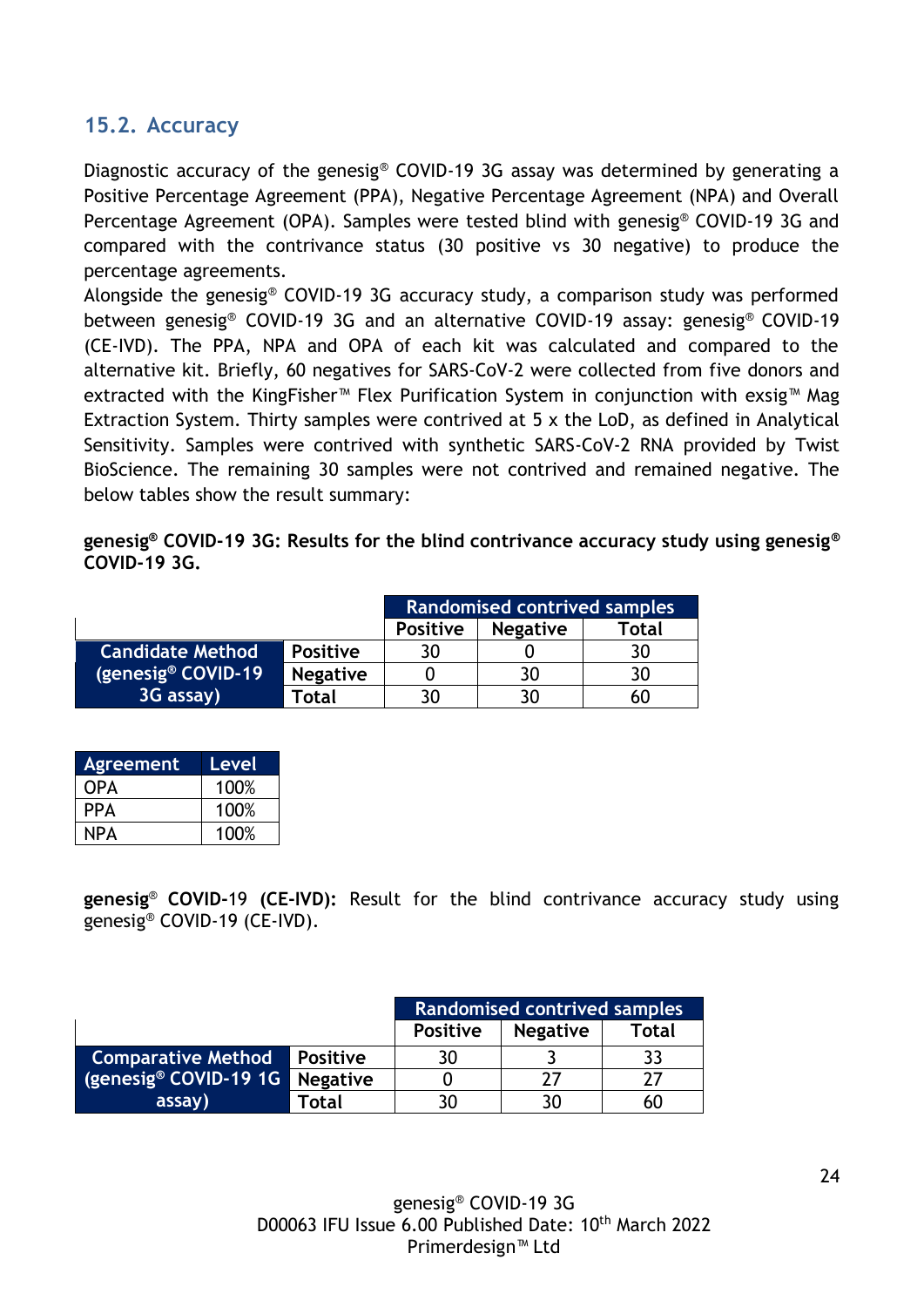| <b>Agreement</b> | Level |
|------------------|-------|
| OPA              | 95%   |
| PPA              | 100%  |
| NPA              | 90%   |

## <span id="page-24-0"></span>**15.3. Analytical Specificity**

The objective of this study is to assess the Analytical Specificity, i.e., inclusivity and exclusivity for the genesig® COVID-19 3G assay. Exclusivity (cross-reactivity) was assessed by two methods. The first was via comprehensive *in silico* analysis, and the second was to 'wet' test inactivated viruses and bacteria from related organisms using the genesig® COVID-19 3G assay. The *in silico* analysis also evaluated assay inclusivity.

#### <span id="page-24-1"></span>**15.3.1 Latest in silico Specificity Analysis**

To ensure the COVID-19 primer/probe remain specific to detect SARS-CoV-2 genomes, Primerdesign's Bioinformaticians review daily the SARS-CoV-2 sequence submissions on the GISAID EpiCoV database. As of 15<sup>th</sup> of December 2021, in silico analysis confirms the COVID-19 assay primers and probe still show 99.8%, 99.7% and 99.9% detection with the 5,371,630, 5,383,006 and 5,286,317 full length, good quality SARS-CoV-2 sequences at the ORF1ab, S gene and M gene respectively, as published on the GISAID EpiCoV database.

#### <span id="page-24-2"></span>**15.3.2 Wet testing**

Related pathogens and pathogens that are likely to be present in the clinical sample have been evaluated *in silico* to identify the homology between the primers/probe of the assay and the pathogens. Upon *in silico* analysis, the genesig® COVID-19 3G the data presented in this report demonstrates that the genesig® COVID-19 3G assay exhibits no cross reactivity with any of the panel members chosen for this study. None of the Coronavirus strains were detected in the Qnostics and Zeptometrix panels, whereas extracted SARS-CoV-2 strain was detected across all tested genesig® COVID-19 3G tubes in appropriate channels. Overall, this data confirms that the genesig® COVID-19 3G assay maintains the expected inclusivity and exclusivity criteria outlined in the study's Design Inputs.

#### *In vitro* **testing:**

For *in vitro* testing, five panels were sourced: NATtrol™ Pneumonia panel (ZeptoMetrix) NATrol™ Coronavirus-SARS Stock (ZeptoMetrix) Respiratory Evaluation Panel (Qnostics, Scotland, UK) QCMD from the 2019 Coronavirus EQA programme (Qnostics) QCMD from the 2019 MERS Coronavirus EQA Programme (Qnostics)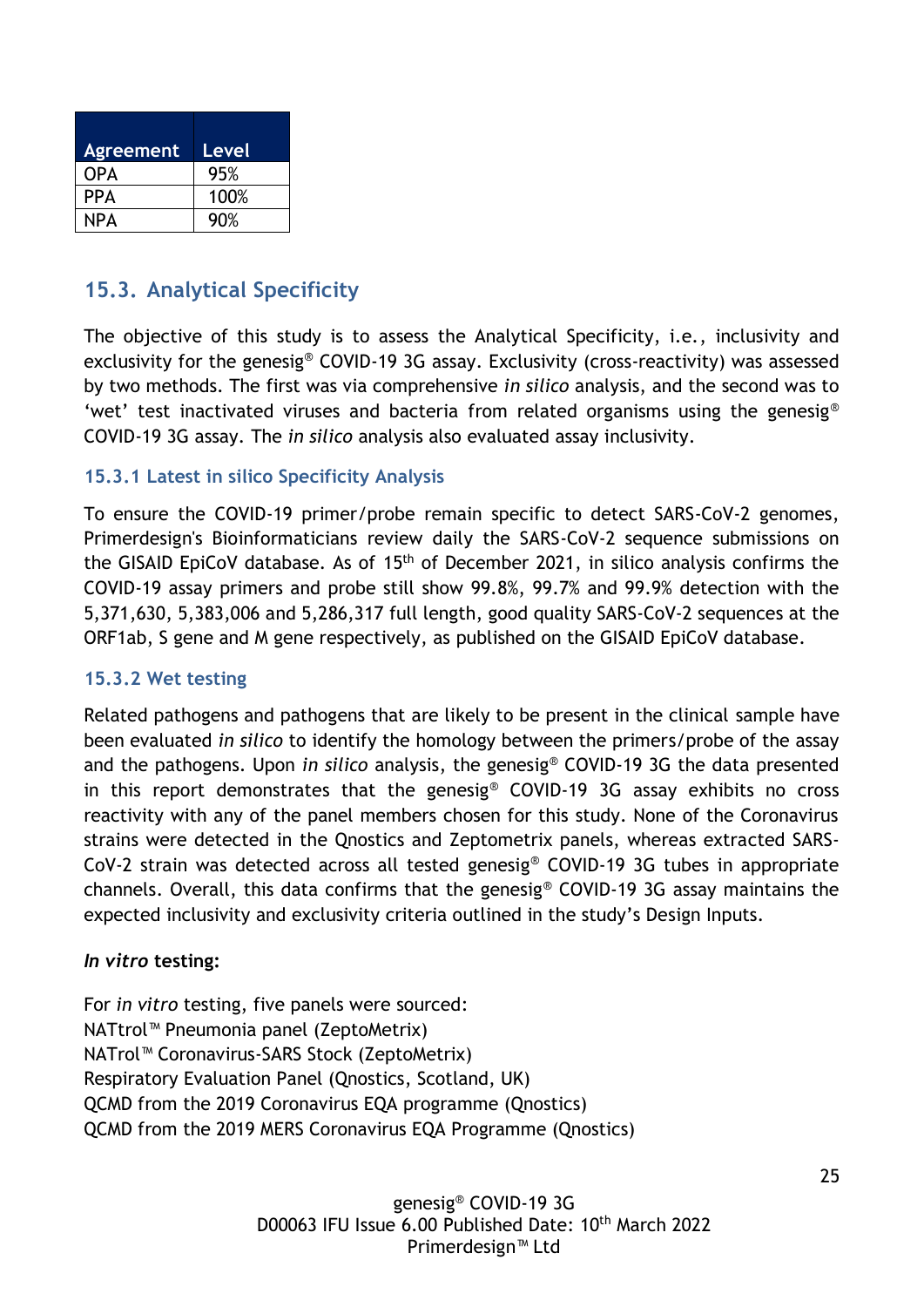The samples from these panels are representative of true clinical samples and evaluated by the genesig® COVID-19 3G Real-Time PCR assay. The results of the *in vitro* crossreactivity testing are presented below:

|                         |                                          | genesig® COVID-19 3G Cq |                |            |      |  |
|-------------------------|------------------------------------------|-------------------------|----------------|------------|------|--|
| Sample number           | Panel member                             | <b>FAM</b>              | <b>HEX/VIC</b> | <b>ROX</b> | Cy5  |  |
| $\mathbf{1}$            | A.baumannii                              | N/A                     | 25.5           | N/A        | N/A  |  |
| $\overline{2}$          | E.cloacae                                | N/A                     | 21.5           | N/A        | N/A  |  |
| $\overline{3}$          | E. coli                                  | N/A                     | 22.4           | N/A        | N/A  |  |
| $\overline{\mathbf{4}}$ | H.influenzae                             | N/A                     | 24.5           | N/A        | N/A  |  |
| 5                       | K.oxytoca                                | N/A                     | 22.7           | N/A        | N/A  |  |
| 6                       | P.aeruginosa                             | N/A                     | 23.3           | N/A        | N/A  |  |
| $\overline{7}$          | P.mirabilis                              | N/A                     | 23.9           | N/A        | N/A  |  |
| 8                       | S.agalactiae                             | N/A                     | 23.8           | N/A        | N/A  |  |
| 9                       | S.marcescens                             | N/A                     | 19.6           | N/A        | N/A  |  |
| 10                      | S.pneumoniae                             | N/A                     | 24.0           | N/A        | N/A  |  |
| 11                      | S.pyogenes                               | N/A                     | 24.9           | N/A        | N/A  |  |
| 12                      | K.pneumoniae                             | N/A                     | 24.3           | N/A        | N/A  |  |
| 13                      | K.pneumoniae                             | N/A                     | 23.7           | N/A        | N/A  |  |
| 14                      | K.pneumoniae                             | N/A                     | 23.6           | N/A        | N/A  |  |
| 15                      | Coronavirus-SARS                         | N/A                     | 24.5           | N/A        | N/A  |  |
| 16                      | <b>INF A H1N1</b>                        | N/A                     | 23.9           | N/A        | N/A  |  |
| 17                      | <b>INF A H3N2</b>                        | N/A                     | 24.4           | N/A        | N/A  |  |
| 18                      | <b>INF B Victoria</b>                    | N/A                     | 23.9           | N/A        | N/A  |  |
| 19                      | <b>INF B Yamagata</b>                    | N/A                     | 24.1           | N/A        | N/A  |  |
| 20                      | <b>RSV A</b>                             | N/A                     | 24.1           | N/A        | N/A  |  |
| 21                      | <b>RSV B</b>                             | N/A                     | 23.4           | N/A        | N/A  |  |
| 22                      | Coronavirus - NL63                       | N/A                     | 24.1           | N/A        | N/A  |  |
| 23                      | Coronavirus - 229E                       | N/A                     | 23.8           | N/A        | N/A  |  |
| 24                      | Coronavirus - HKU                        | N/A                     | 24.6           | N/A        | N/A  |  |
| 25                      | Coronavirus - OC48                       | N/A                     | 24.0           | N/A        | N/A  |  |
| 26                      | <b>MERS Coronavirus</b>                  | N/A                     | 23.9           | N/A        | N/A  |  |
| Positive                | <b>Extracted SARS-CoV-2</b>              |                         |                |            |      |  |
| extraction              | Medium Q Control                         | 31.2                    | 24.8           | 29.6       | 28.2 |  |
| control                 | (mean)                                   |                         |                |            |      |  |
| <b>PCT</b>              | genesig® COVID-19 3G<br>Positive control | 17.2                    | <b>NA</b>      | 15.2       | 14.7 |  |
| <b>NTC</b>              | <b>NTC</b>                               | N/A                     | N/A            | N/A        | N/A  |  |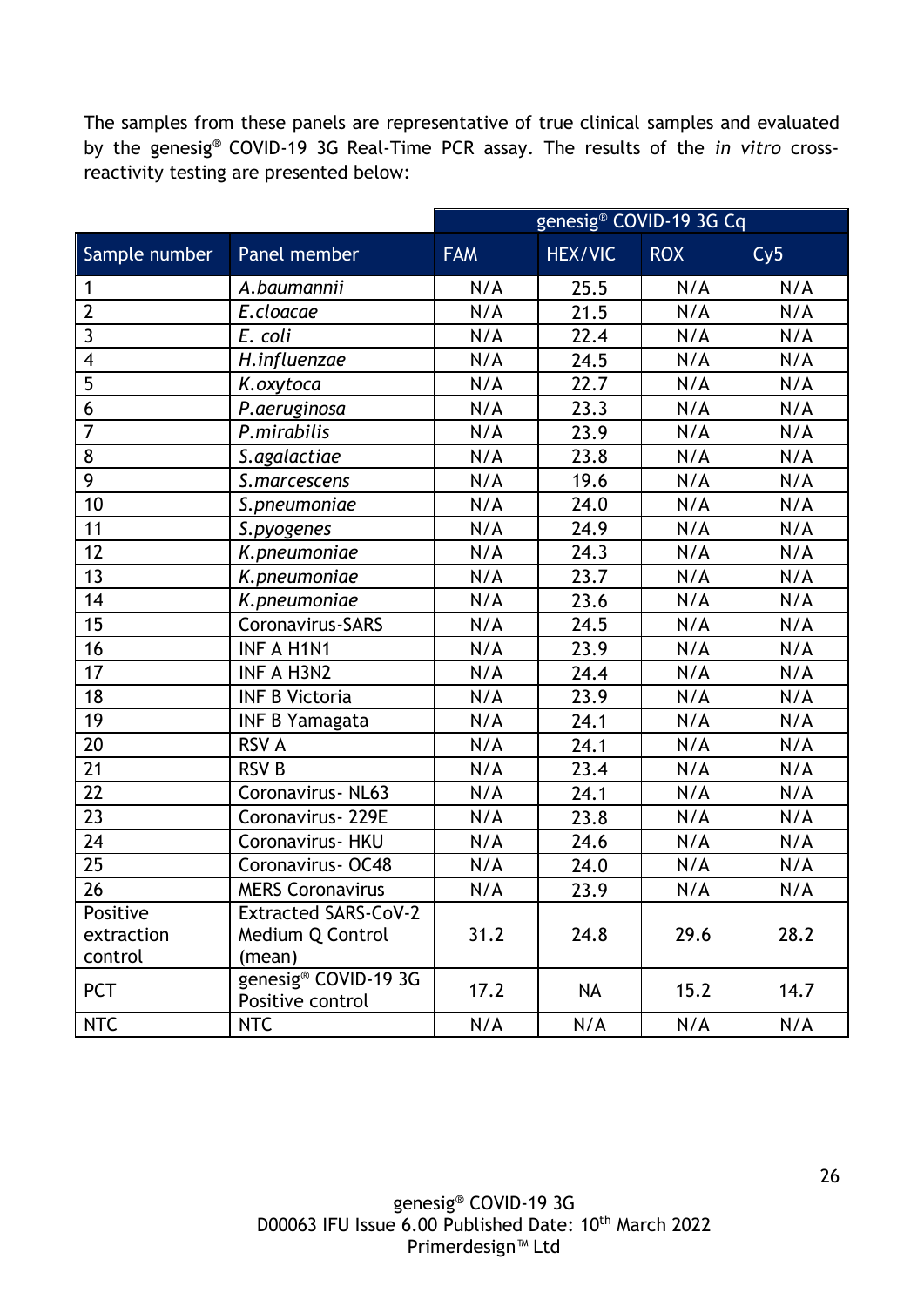#### <span id="page-26-0"></span>**15.4. Precision (repeatability and reproducibility)**

**Summary:** This study assesses the repeatability (intra-run) and reproducibility (inter-run) of the genesig® COVID-19 3G kit on the genesig® q32, and was performed on three different batches with varying operators, instruments, and testing days. Samples were contrived with three contrivance levels determined from the Limit of Detection (LoD) of 1 copy/µl in the PCR reaction:

- A high viral load sample (15x LoD).
- A medium viral load sample (10x LoD).
- A low viral load sample (5x LoD).

The samples were contrived with TwistBio Synthetic SARS-CoV-2 whole-genome RNA verification material and extracted using the KingFisher™ Flex extraction platform. Two operators performed the study on two days, with three different sets of q32 instruments. A total of 10 replicates were obtained for each contrivance level. The PCT must have produced a Cq between 14-25 in the FAM, ROX and Cy5 channels, and the NTC should have been free of amplification in the FAM, HEX, ROX, and Cy5 channels. The precision was measured by reporting the % Coefficient of Variance (Mean Cq/SD x 100).

**Coefficient of variance (%) for genesig® COVID-19 3G kit on the genesig® q32 assay Batch 1**

| <b>Contrivance</b><br>level | <b>Channel</b> | Intra-run | Inter-<br>machine | Inter-<br>operator | Inter-day |
|-----------------------------|----------------|-----------|-------------------|--------------------|-----------|
|                             | <b>FAM</b>     | 0.76%     | 1.09%             | 0.97%              | 0.48%     |
| 15x LoD                     | <b>HEX</b>     | 4.03%     | 1.38%             | 1.40%              | 0.93%     |
|                             | <b>ROX</b>     | 3.19%     | 0.89%             | 0.50%              | 1.17%     |
|                             | Cy5            | 0.75%     | 0.98%             | 0.84%              | 0.86%     |
|                             | <b>FAM</b>     | 0.56%     | 0.56%             | 0.89%              | 1.77%     |
| 10x LoD                     | <b>HEX</b>     | 2.82%     | 0.42%             | 1.29%              | 2.77%     |
|                             | <b>ROX</b>     | 1.75%     | 0.76%             | 1.40%              | 2.15%     |
|                             | Cy5            | 0.54%     | 0.54%             | 0.72%              | 1.59%     |
|                             | <b>FAM</b>     | 1.07%     | 1.57%             | 0.42%              | 1.38%     |
|                             | <b>HEX</b>     | 3.02%     | 3.99%             | 1.28%              | 2.06%     |
| 5x LoD                      | <b>ROX</b>     | 2.47%     | 1.54%             | 2.48%              | 2.65%     |
|                             | Cy5            | 0.92%     | 1.55%             | 0.58%              | 1.95%     |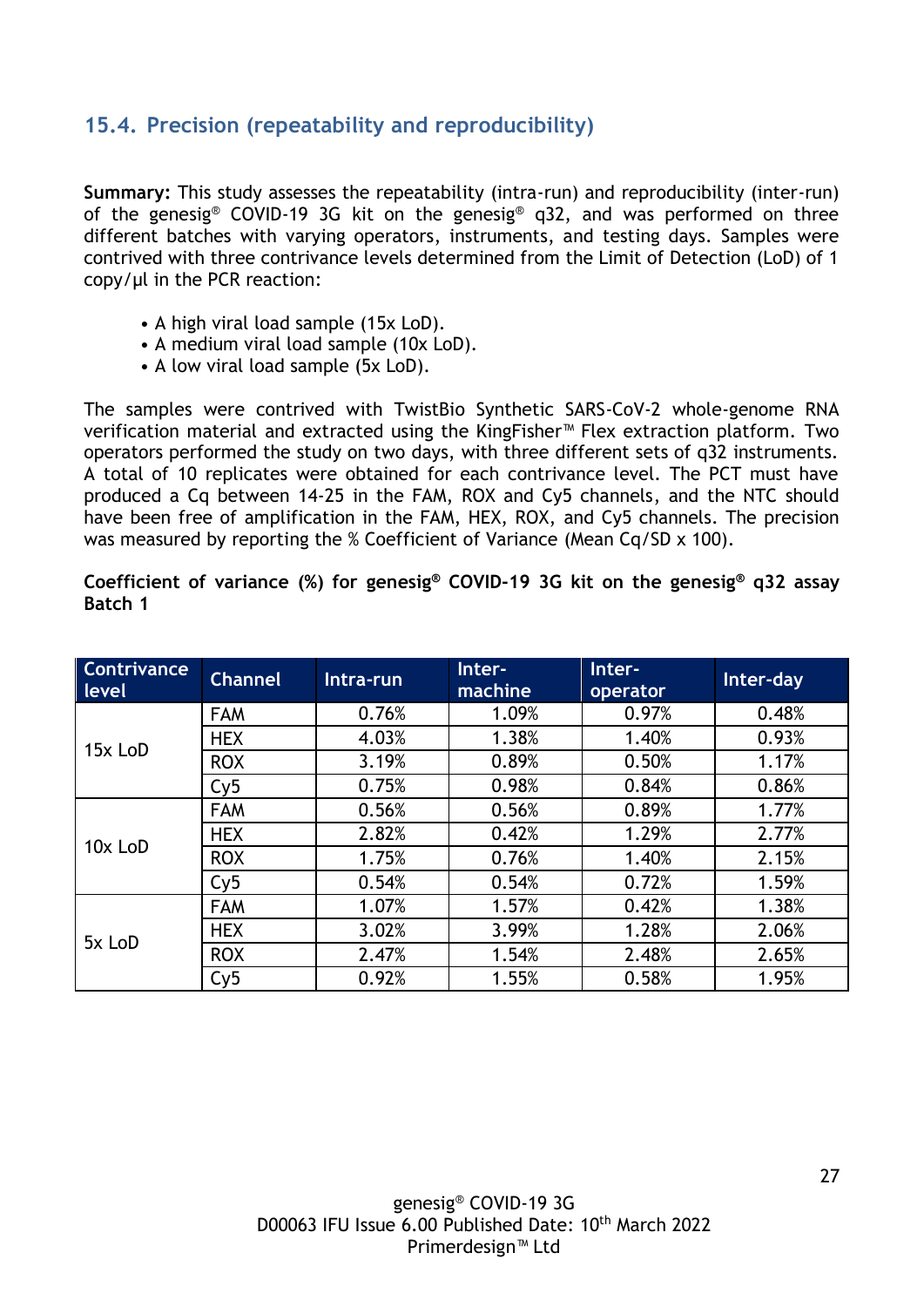**Coefficient of variance (%) for genesig® COVID-19 3G kit on the genesig® q32 assay Batch 2**

| Contrivance<br>level | <b>Channel</b> | Intra-run | Inter-<br>machine | Inter-<br>operator | Inter-day |
|----------------------|----------------|-----------|-------------------|--------------------|-----------|
|                      | <b>FAM</b>     | 0.47%     | 2.36%             | 0.44%              | 0.95%     |
| 15x LoD              | <b>HEX</b>     | 1.09%     | 1.66%             | 1.18%              | 2.61%     |
|                      | <b>ROX</b>     | 0.76%     | 1.76%             | 0.96%              | 0.68%     |
|                      | Cy5            | 0.40%     | 2.33%             | 0.55%              | 1.10%     |
|                      | <b>FAM</b>     | 0.34%     | 0.84%             | 0.57%              | 1.74%     |
| 10x LoD              | <b>HEX</b>     | 0.80%     | 1.41%             | 3.36%              | 4.08%     |
|                      | <b>ROX</b>     | 0.95%     | 0.61%             | 1.08%              | 1.80%     |
|                      | Cy5            | 0.62%     | 0.75%             | 0.56%              | 1.52%     |
| 5x LoD               | <b>FAM</b>     | 1.38%     | 5.29%             | 0.88%              | 0.64%     |
|                      | <b>HEX</b>     | 1.03%     | 1.69%             | 2.42%              | 1.86%     |
|                      | <b>ROX</b>     | 3.50%     | 5.41%             | 2.68%              | 1.11%     |
|                      | Cy5            | 0.76%     | 5.83%             | 1.10%              | 0.90%     |

**Coefficient of variance (%) for genesig® COVID-19 3G kit on the genesig® q32 assay Batch 3**

| Contrivance<br><b>Level</b> | <b>Channel</b> | Intra-run | Inter-<br>machine | Inter-<br>operator | Inter-day |
|-----------------------------|----------------|-----------|-------------------|--------------------|-----------|
|                             | <b>FAM</b>     | 1.04%     | 0.71%             | 1.47%              | 0.76%     |
| 15x LoD                     | <b>HEX</b>     | 1.58%     | 1.95%             | 2.73%              | 1.42%     |
|                             | <b>ROX</b>     | 1.46%     | 1.02%             | 1.58%              | 1.10%     |
|                             | Cy5            | 1.17%     | 1.09%             | 1.34%              | 1.06%     |
|                             | <b>FAM</b>     | 1.57%     | 1.52%             | 0.79%              | 0.96%     |
| 10x LoD                     | <b>HEX</b>     | 3.43%     | 1.83%             | 1.25%              | 1.47%     |
|                             | <b>ROX</b>     | 0.84%     | 1.47%             | 0.91%              | 0.83%     |
|                             | Cy5            | 1.37%     | 1.30%             | 1.03%              | 0.99%     |
|                             | <b>FAM</b>     | 1.17%     | 1.10%             | 0.59%              | 1.57%     |
|                             | <b>HEX</b>     | 2.45%     | 3.27%             | 1.90%              | 3.99%     |
| 5x LoD                      | <b>ROX</b>     | 2.40%     | 1.42%             | 3.76%              | 1.54%     |
|                             | Cy5            | 1.03%     | 1.45%             | 1.22%              | 1.55%     |

**Conclusions:** The results show that the genesig® COVID-19 3G produces reproducible and repeatable results across all channels. The Cq variance produced within a run and between operators, machines, and days was never more than 5.83%, demonstrating the assay can consistently reproduce data over all three batches.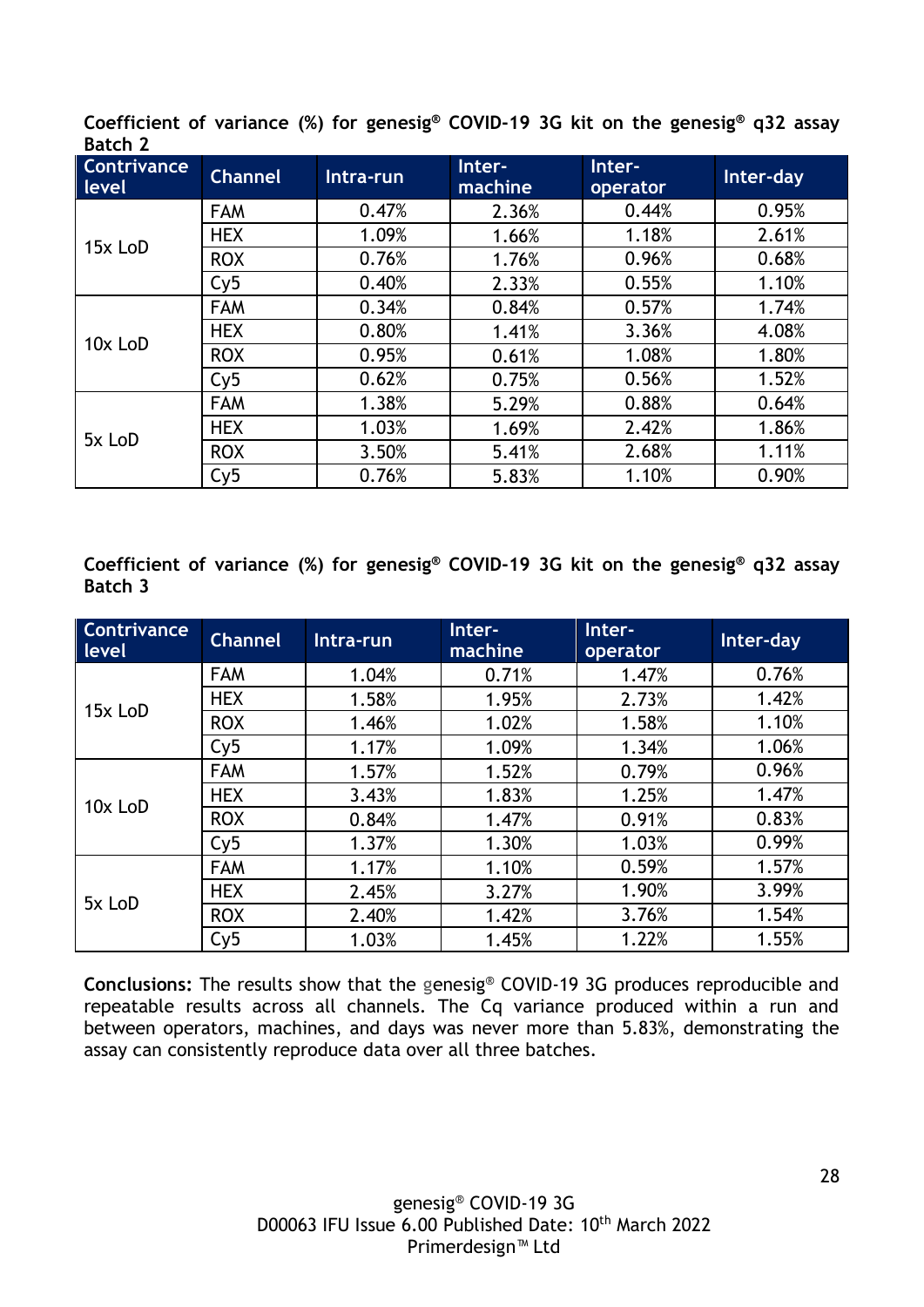#### <span id="page-28-0"></span>**15.5. Interfering Substances**

**Summary:** The objective of this study was to evaluate the effects of potential exogenous and endogenous interfering substances on the genesig® COVID-19 3G Real-Time PCR detection kit. Changes in the performance of the assay were analysed by Cq values of samples containing the potential interfering substances at relevant clinical concentrations.

For each interfering substance, a sample negative of COVID-19 was collected from the same donor. The interfering substances were spiked into each sample. The samples were extracted using the KingFisher<sup>™</sup> Flex extraction platform in conjunction with the exsig<sup>™</sup> Mag extraction system. Prior to extraction, each sample was contrived with 2 μl SARS-CoV-2 synthetic viral RNA at 5 x the LoD reported. The contrivance in this study was 5 copies/μl in the PCR reaction. After amplification, each interfering substance was evaluated against its relevant control (water, ethanol or NaOH) and given a pass/fail based on the acceptance criteria: The % call agreement for each interfering substance vs the control is ≥95% for each target channel, or a mean Cq value for each interfering substance sample is within 2 Cq of the mean control value for at least two out of three target channels; and the overall mean Cq value over all target channels is within 2 Cq of the mean control Cq value over all target channels.

| <b>Substance</b>                               | <b>Tested concentration</b> |
|------------------------------------------------|-----------------------------|
| Blood (Haemoglobin)                            | $0.2$ g/ml                  |
| a-Amylase                                      | $7.92$ mg/ml                |
| Oseltmavir (Antiviral medication)              | $0.00798$ mg/ml             |
| Oxymetazoline                                  | 0.0000012 mg/ml             |
| <b>Nasacort</b>                                | $10\%$ v/v                  |
| Dymista Allergy Nasal Spray (Corticosteroids - | $6.85$ mg/ml Az             |
| Azelastine hydrochloride & Fluticasone)        | $2.5$ mg/ml Fl              |
| Tobramycin (antibacterial eyedrops)            | $0.03$ mg/ml                |
| Strepsils (throat lozenge)                     | $1\%$ w/v                   |
| Dexamethasone (Corticosteroid)                 | $1.52 \mu$ mol/L            |
| Fluticasone (Corticosteroid)                   | $0.1$ mg/ml                 |
| Guaifenesin (Antiviral medication)             | $0.9$ mg/ml                 |
| Mupirocin (Antibacterial medication)           | $5 \mu g/ml$                |
| Mucin                                          | $0.2$ mg/ml                 |

#### **Interfering substances tested**

None of the 13 interfering substances screened was found to have a significant effect on the genesig® COVID-19 3G Real-Time PCR detection kit. Fluticasone had a Cq difference greater than 2 for the M gene target compared to its relevant control (10% ethanol). A ttest was carried out, which proved that there was a statistically significant difference between the interferant sample and its control. However, both ORF1ab and the S gene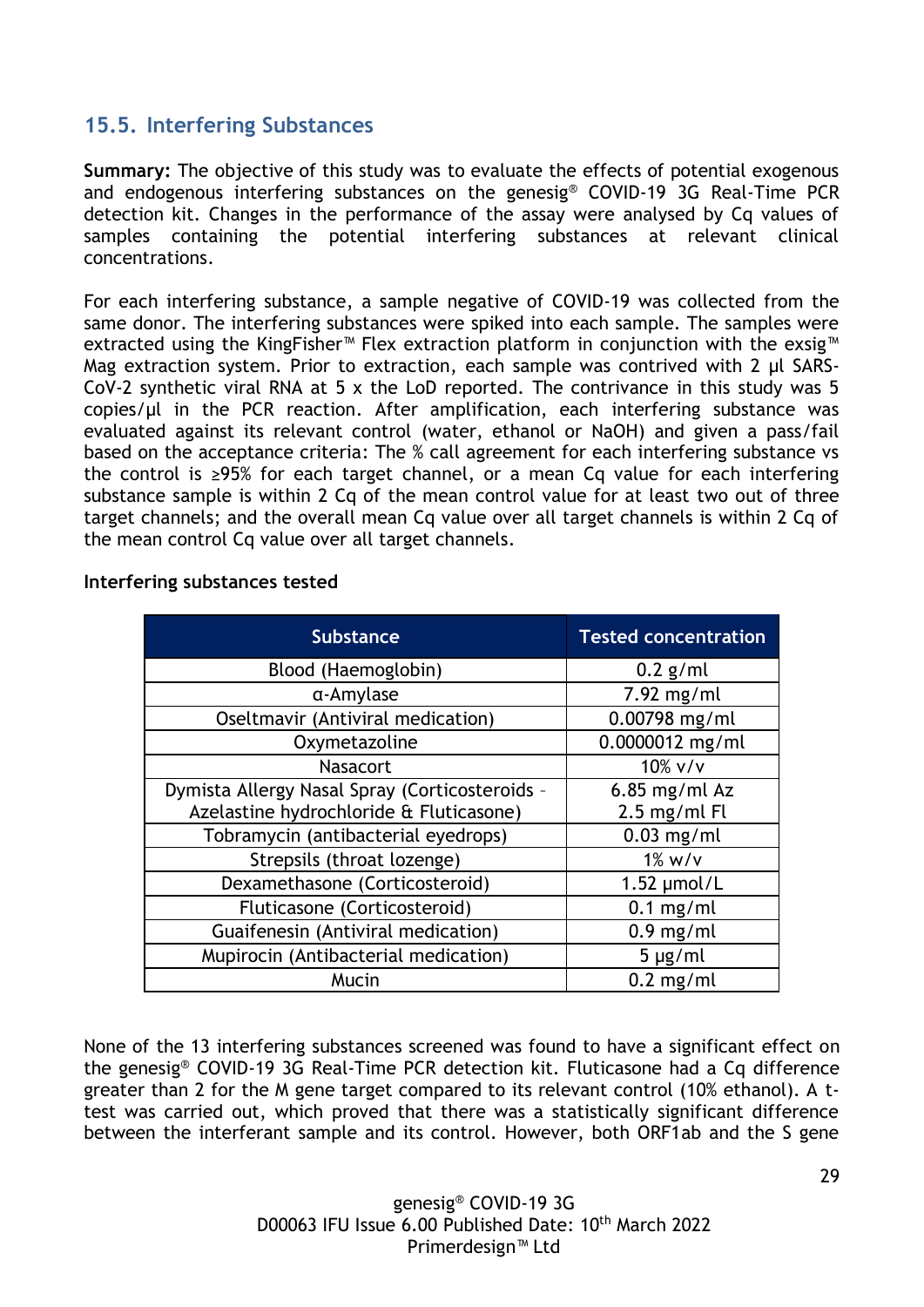fulfilled the acceptance criteria, and the mean Cq of the IEC of Fluticasone showed no significant difference when compared to the mean Cq of the IEC of its control. This could indicate that the result was not representative of assay interference from the substance itself.

## <span id="page-29-0"></span>16. Clinical Performance Evaluation

An initial clinical performance validation aimed to evaluate the in vitro diagnostic performance of the genesig® COVID-19 3G assay compared with a comparator assay, TaqPath (ThermoFisher). Combined nasal/oropharyngeal swab samples were previously collected from patients suspected of having COVID-19 at the Queen Elizabeth Hospital, NHS Gateshead, both symptomatic and asymptomatic. These were analysed by TaqPath assay, and the eluates frozen at -70 °C prior to the commencement of this study.

493 frozen patient sample eluates were tested, with 415 giving a concordant result with the original TaqPath assay result. The 78 discordant samples were then analysed by a resolver assay, the genesig® Real-Time PCR COVID-19 (CE-IVD) assay. 1 sample was excluded due to a lack of eluate for the resolver assay, 20 samples were excluded as they were below the LoD of the assay under investigation (Cq>34). All other samples were determined to be True Positive (2), True Negative (54), or False Negative (1).

The contingency table below illustrates the total positives and negatives that were used to calculate the Diagnostic Sensitivity (PPA), Diagnostic Specificity (NPA), and the 95% confidence interval (CI) for sensitivity and specificity. Of the 472 samples, 157 gave true positive results and 314 gave true negative results. This resulted in diagnostic sensitivity of 99.4% (95% CI 96.5% - 100%) and diagnostic specificity of 100% (95% CI 98.8%-100%).

#### **Contingency table for genesig® COVID-19 3G Clinical Performance Evaluation – Queen Elizabeth Hospital - NHS Gateshead**

|                                      |                 | Comparator assay (TaqPath) /<br>Resolver assay (genesig® COVID-19) |                 |       |
|--------------------------------------|-----------------|--------------------------------------------------------------------|-----------------|-------|
|                                      |                 | <b>Positive</b>                                                    | <b>Negative</b> | Total |
| genesig <sup>®</sup> COVID-<br>19 3G | <b>Positive</b> | 157                                                                |                 | 157   |
|                                      | <b>Negative</b> |                                                                    | 314             | 315   |
|                                      | Total           | 158                                                                | 314             | 477   |

| Clinical performance of genesig® COVID-19 3G |  |
|----------------------------------------------|--|
|                                              |  |

|                               |       | 95% CI           |
|-------------------------------|-------|------------------|
| <b>Diagnostic Sensitivity</b> | 99.4% | $96.5\% - 100\%$ |
| <b>Diagnostic Specificity</b> | 100%  | $98.8\% - 100\%$ |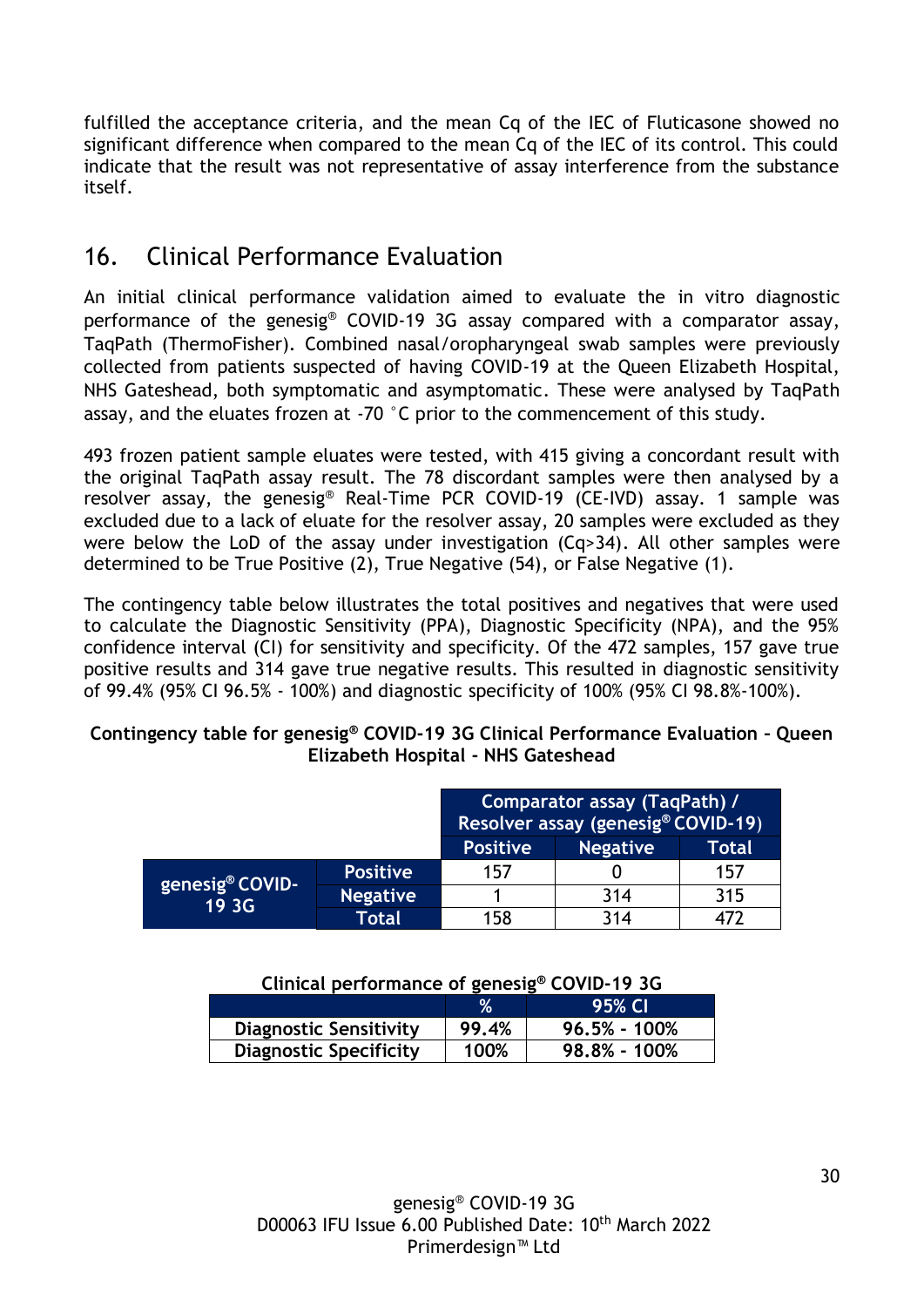A second retrospective Clinical Performance Study was conducted at The Scientists Laboratory (TSL) Ltd, London. This study compared the genesig® COVID-19 3G assay to a composite reference standard consisting of the following component tests:

- VIASURE SARS-CoV-2 Real-Time PCR Detection Kit
- genesig® Real-Time PCR Coronavirus (COVID-19) CE-IVD

Agreement between the component tests was considered to represent the true diagnostic status of a sample. If the two component tests were not in accordance, the diagnostic status of the sample was determined to be inconclusive and the sample excluded from the study.

The samples included in the study represented fresh or archived combined nasal/oropharyngeal samples. Fresh samples were assayed with genesig® Real-Time PCR Coronavirus (COVID-19) CE-IVD immediately after extraction with ThermoFisher MagMAX. The remaining eluates were frozen at -20 °C and thawed within 48 hours prior to analysis with genesig® COVID-19 3G assay and VIASURE SARS-CoV-2 Real-Time PCR Detection Kit. Archived samples had been stored at -20 °C in transport medium for a maximum of 1 month. Following thawing, these samples were extracted with the ThermoFisher MagMAX kit and all three assays performed on each specimen in parallel.

All assays were performed according to their respective instructions for use (IFUs):

- genesig® COVID-19 3G Real Time PCR CE STED IFU Issue 4.0 (19th August 2021)
- genesig® Real Time PCR COVID-19 (CE IVD) IFU version 6.00 (11th June 2021)
- VIASURE SARS-CoV-2 Real-Time PCR Detection Kit IFU (IU-NCO212enes1120 rev.02 November 2020)

In total, 549 clinical specimens were submitted to the study. From these samples, 42 were not accepted as the diagnostic status of the sample was determined to be inconclusive. The initial clinical performance characteristics of the genesig® COVID-19 3G assay were a diagnostic sensitivity of 99.5% (95% CI 97.07-99.99%) and a diagnostic specificity of 97.5% (95% CI 95.12-98.91%). Out of the 507 included samples:

- 187 positives were concordant between genesig® COVID-19 3G and the composite reference standard
- 311 negatives were concordant between genesig® COVID-19 3G and the composite reference standard
- 8 genesig® COVID-19 3G-positives were discordant relative to the composite reference standard
- 1 genesig® COVID-19 3G negative was discordant relative to the composite reference standard.

Further investigation of the relative analytical sensitivities of the assays demonstrated that seven of the eight discordant samples that were positive with genesig® COVID-19 3G were likely to be true positives. This is because they were determined to be operating at a viral load beyond the analytical sensitivity of the composite reference standard. Based on these findings, these seven samples were classified as 'inconclusive discordant samples' and excluded from the final analysis: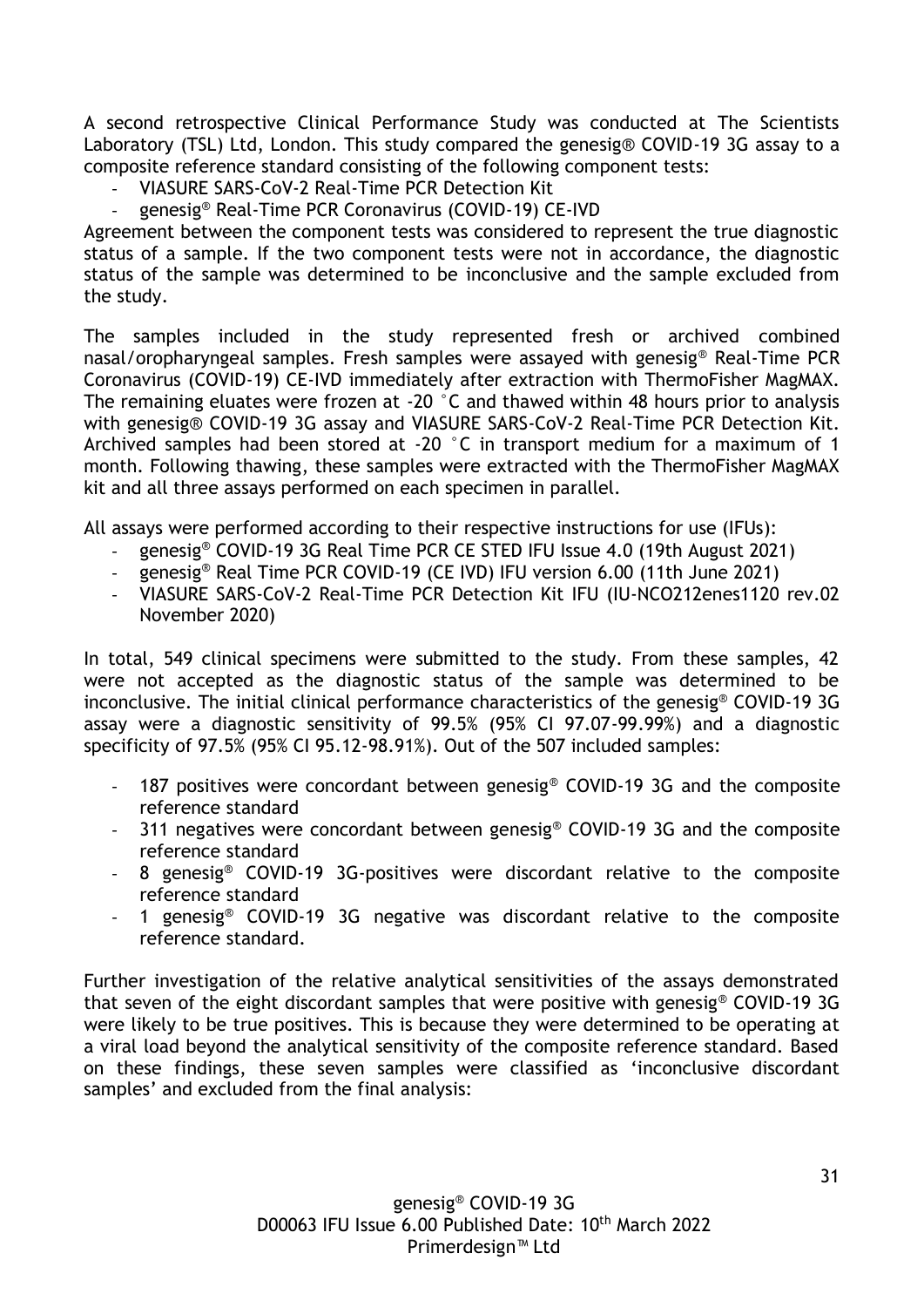#### **Contingency table for genesig® COVID-19 3G Clinical Performance Evaluation**

|                                            |                 | Agreed result of VIASURE SARS-CoV-2 Real-Time PCR and<br>genesig® Real Time PCR COVID-19 assays |                 |       |
|--------------------------------------------|-----------------|-------------------------------------------------------------------------------------------------|-----------------|-------|
|                                            |                 | <b>Positive</b>                                                                                 | <b>Negative</b> | Total |
| genesig <sup>®</sup><br><b>COVID-19 3G</b> | <b>Positive</b> | 187                                                                                             |                 | 188   |
|                                            | <b>Negative</b> |                                                                                                 | 311             | 312   |
|                                            | Total           | 188                                                                                             | 312             | 500   |

**Clinical performance of genesig® COVID-19 3G across full viral range**

|                               |       | 95% CI           |
|-------------------------------|-------|------------------|
| <b>Diagnostic Sensitivity</b> | 99.5% | 97.07 - 99.99%   |
| <b>Diagnostic Specificity</b> | 99.7% | $98.23 - 99.99%$ |

From the positive samples, the FAM reading in the VIASURE SARS-CoV-2 assay can be used to divide the cohort of samples into low, low-medium, medium-high, and high Cq ranges. Consequently, the sensitivity of the genesig® COVID-19 3G assay in each Cq range can also be determined:

**Clinical sensitivity of genesig® COVID-19 3G in different Cq ranges**

| Cq in comparator | % of samples | % sensitivity of<br>genesig® COVID-19 3G | 95% CI           |
|------------------|--------------|------------------------------------------|------------------|
| ~5               | 22.83        | 100.0%                                   | 91.59% - 100.00% |
| $≥25$ to <30     | 25.54        | 100.0%                                   | 92.45% - 100.00% |
| $≥30$ to <35     | 29.35        | 100.0%                                   | 93.40% - 100.00% |
| $\geq$ 35        | 22.28        | 97.6%                                    | 87.14% - 99.94%  |

## <span id="page-31-0"></span>17. Disposal

Dispose of unused kit reagents, clinical samples and sealed post-amplification plates as laboratory clinical waste according to local, state and federal regulations. Refer to **Section 6** for guidance weblinks.

## <span id="page-31-1"></span>18. Technical Support

For Technical support, please contact our dedicated technical support team on:

Phone: +44 (0) 800 0156 494

Email: [support@primerdesign.co.uk](mailto:support@primerdesign.co.uk)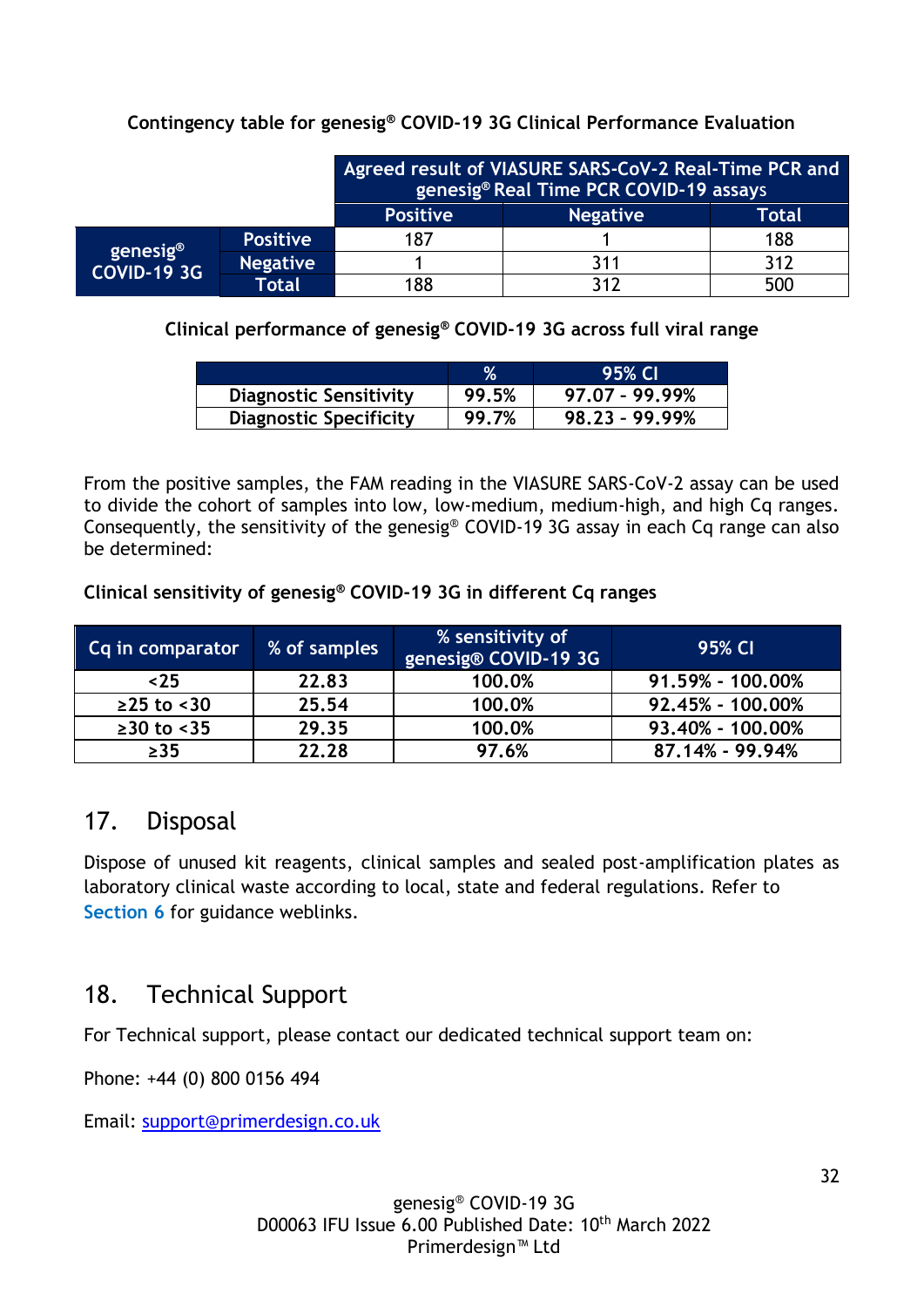## <span id="page-32-0"></span>19. Explanation of Symbols



genesig® COVID-19 3G D00063 IFU Issue 6.00 Published Date: 10<sup>th</sup> March 2022 Primerdesign™ Ltd

Positive Control

**CONTROL**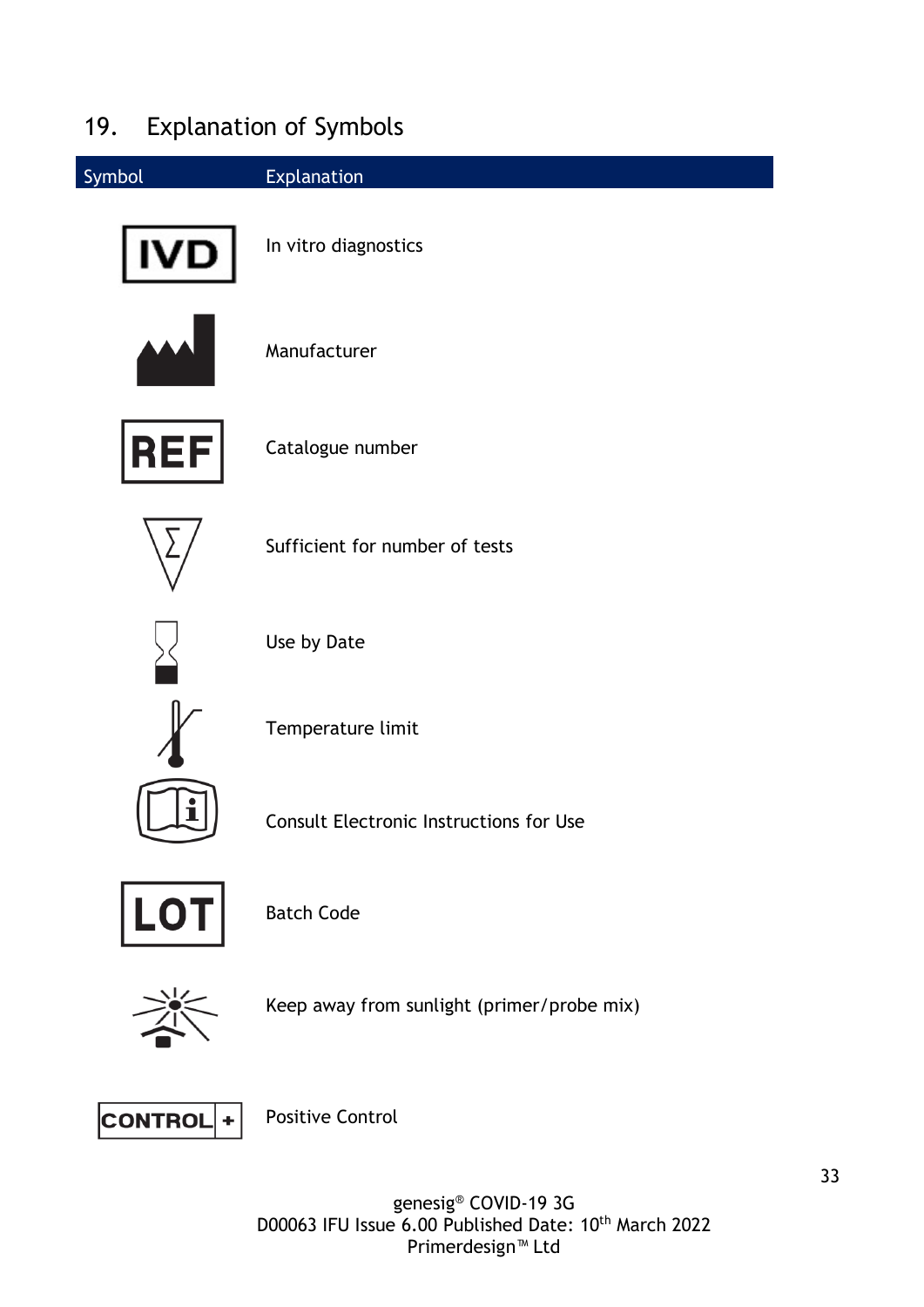



Single Use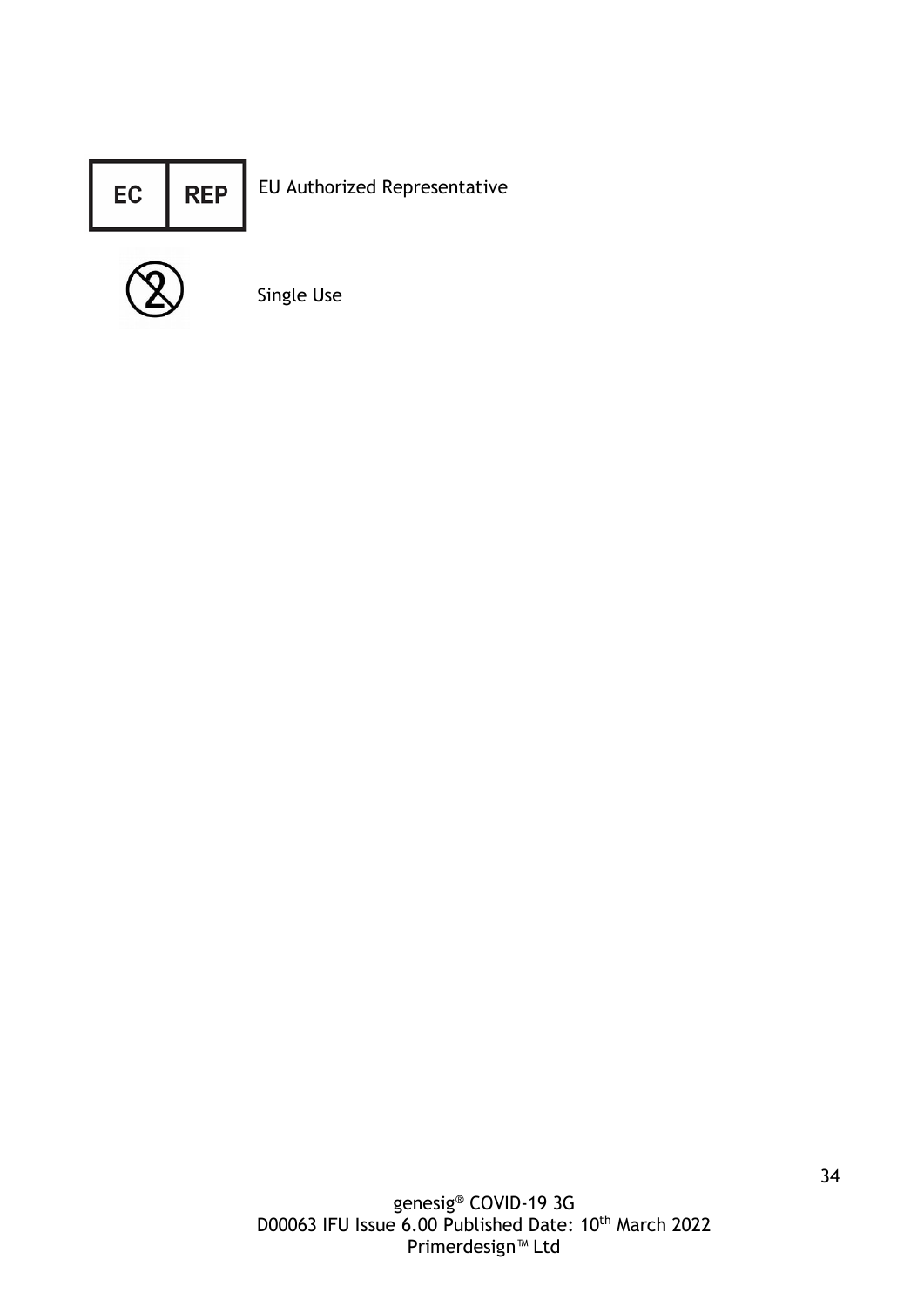## <span id="page-34-0"></span>20. References

- 1. World Health Organisation (WHO). Origin of SARS-CoV-2 [Internet]. [cited 2021 Mar 30]. Available from: [https://apps.who.int/iris/bitstream/handle/10665/332197/WHO-2019-nCoV-FAQ-](https://apps.who.int/iris/bitstream/handle/10665/332197/WHO-2019-nCoV-FAQ-Virus_origin-2020.1-eng.pdf)[Virus\\_origin-2020.1-eng.pdf](https://apps.who.int/iris/bitstream/handle/10665/332197/WHO-2019-nCoV-FAQ-Virus_origin-2020.1-eng.pdf)
- 2. World Health Organisation (WHO). Origin of SARS-CoV-2 [Internet]. [cited 2021 Mar 30]. Available from: [https://www.who.int/director-general/speeches/detail/who](https://www.who.int/director-general/speeches/detail/who-director-general-s-opening-remarks-at-the-media-briefing-on-covid-19---11-march-2020)[director-general-s-opening-remarks-at-the-media-briefing-on-covid-19---11-march-](https://www.who.int/director-general/speeches/detail/who-director-general-s-opening-remarks-at-the-media-briefing-on-covid-19---11-march-2020)[2020](https://www.who.int/director-general/speeches/detail/who-director-general-s-opening-remarks-at-the-media-briefing-on-covid-19---11-march-2020)
- 3. World Health Organisation (WHO). WHO Coronavirus Disease (COVID-19) [Internet]. [cited 2021 Mar 30]. Available from:<https://covid19.who.int/>
- 4. Wise J. Covid-19: The E484K mutation and the risks it poses.BMJ.2021 [cited 2021 March 30] Available from: https://www.bmj.com/content/372/bmj.n359
- 5. Xing Y, Li X, Gao X, Dong Q. Natural Polymorphisms Are Present in the Furin Cleavage Site of the SARS-CoV-2 Spike Glycoprotein. Front Genet. 2020;11(July):1– 4.
- 6. Greaney AJ, Loes AN, Crawford KH, Starr TN, Malone KD, Chu HY, et al. Comprehensive mapping of mutations to the SARS-CoV-2 receptor-binding domain that affect recognition by polyclonal human serum antibodies. [cited 2021 Jan 19]; Available from: https://doi.org/10.1101/2020.12.31.425021
- 7. Andreano E, Piccini G, Licastro D, Casalino L, Johnson N V, Paciello I, et al. SARS-CoV-2 escape *in vitro* from a highly neutralizing COVID-19 convalescent plasma. bioRxiv [Internet]. 2020:2020.12.28.424451. Available from: http://biorxiv.org/content/early/2020/12/28/2020.12.28.424451.abstract